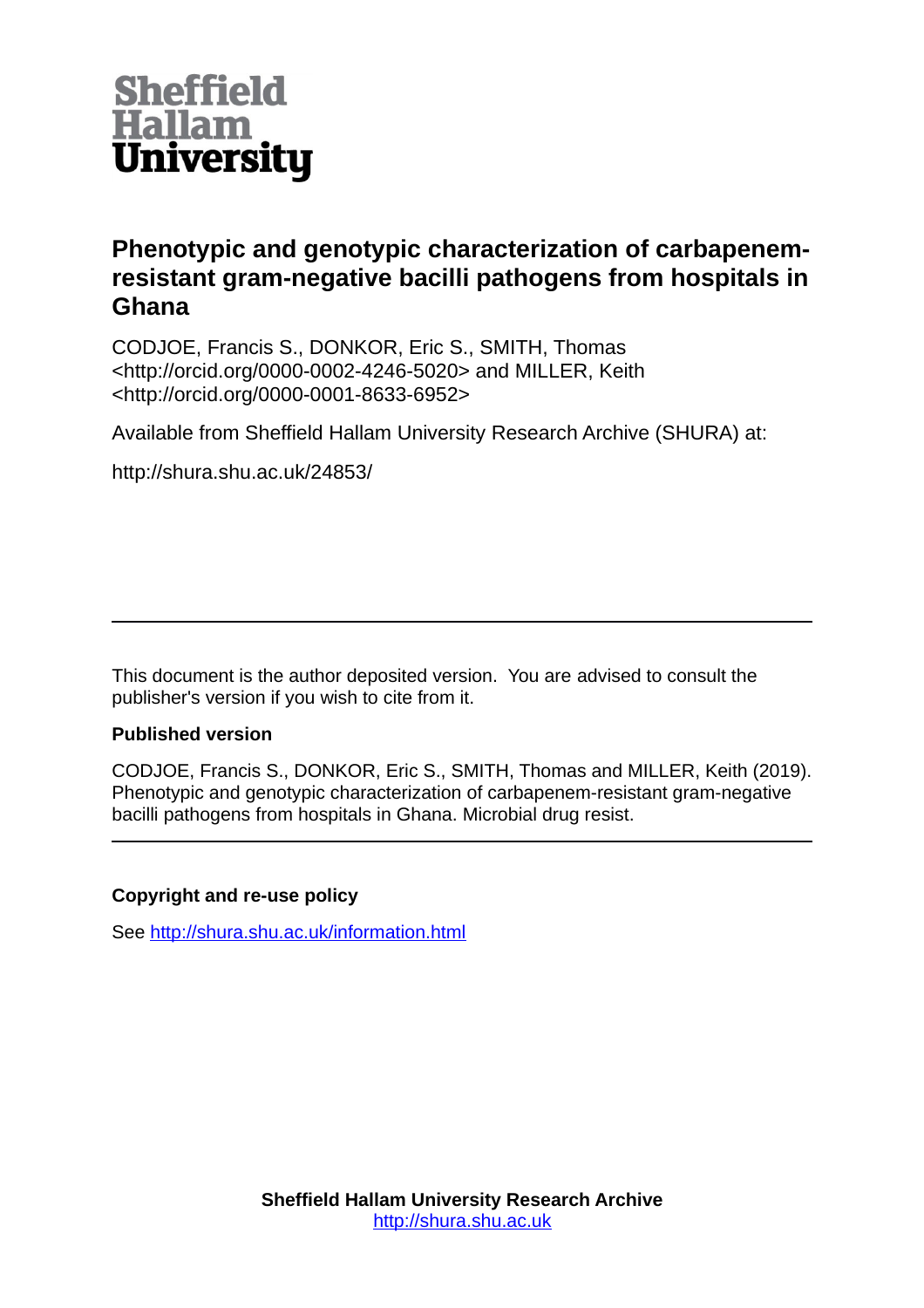# **Phenotypic and Genotypic Characterisation of Carbapenem-Resistant Gram-Negative Bacilli Pathogens from Hospitals in Ghana**

# **Francis S. Codjoe1,2, Eric S. Donkor<sup>3</sup> , Thomas J. Smith<sup>2</sup> , Keith Miller2\***

<sup>1</sup>Department of Medical Laboratory Sciences, School of Biomedical & Allied Health Sciences, College of Health Sciences, University of Ghana, Korle Bu KB 143 Accra, Ghana

<sup>2</sup>Biomolecular Science Research Centre, Sheffield Hallam University, Sheffield S1 1WB, UK

 $3$ Department of Medical Microbiology, School of Biomedical & Allied Health Sciences, College of Health Sciences, University of Ghana, Korle Bu KB 143 Accra, Ghana

**\_\_\_\_\_\_\_\_\_\_\_\_\_\_\_\_\_\_\_\_\_\_\_\_\_\_\_\_\_\_\_\_\_\_\_\_\_\_\_\_\_\_\_\_\_\_\_\_\_\_\_\_\_\_\_\_\_\_\_\_\_\_\_\_\_\_\_\_\_\_ \* Corresponding author: Email: [K.Miller@shu.ac.uk;](mailto:K.Miller@shu.ac.uk) Phone: +44 (0)1142253946**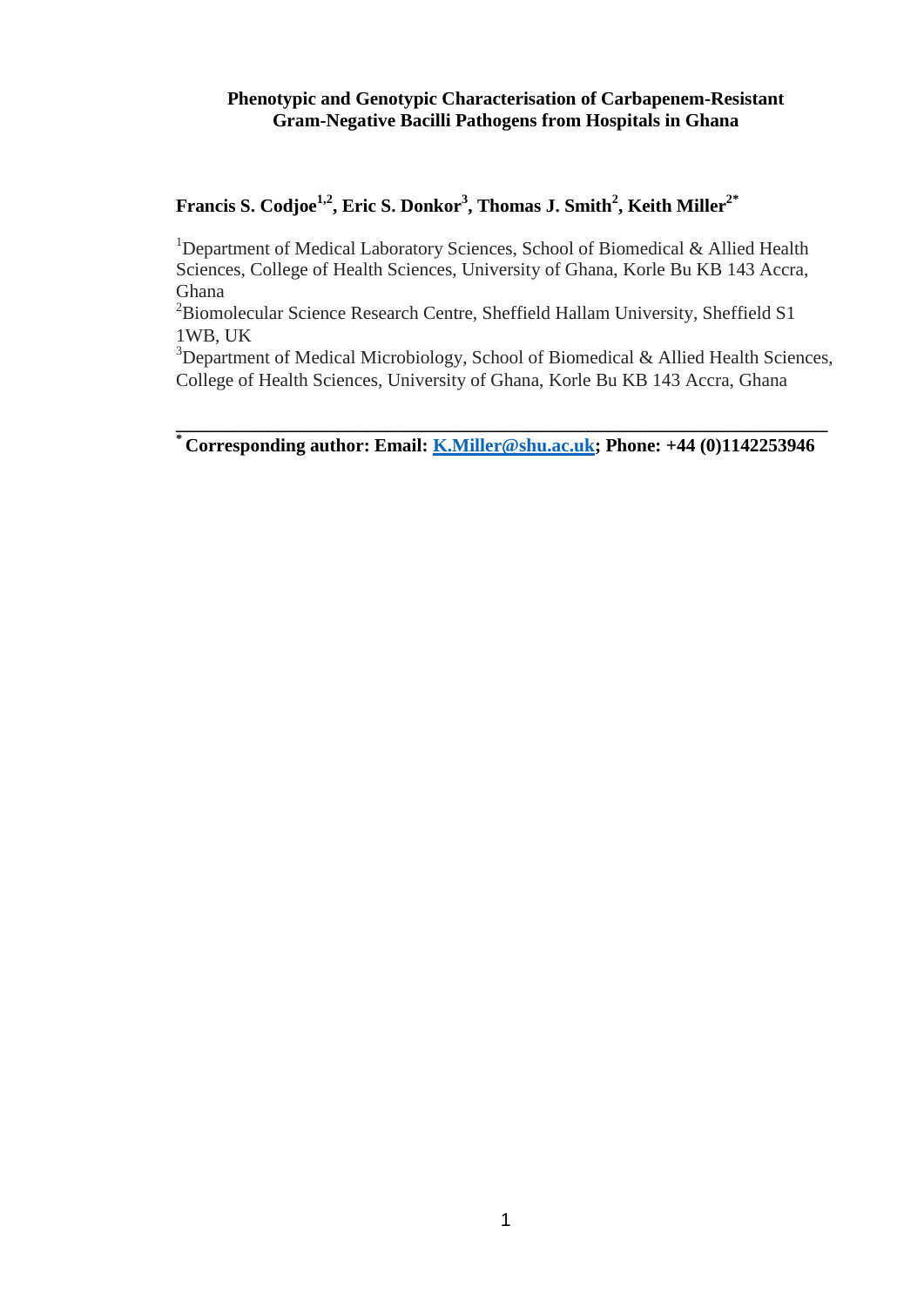### **ABSTRACT**

In Ghana, surveillance efforts on antibiotic resistance so far have not covered carbapenem resistance. In this study, our aim was to apply phenotypic and genotypic methods to identify and characterise carbapenem-resistant (CR) Gram-negative bacteria from the hospital environment in Ghana. A collection of 3840 isolates of Gram-negative bacilli infections from various clinical specimens was screened for carbapenem resistance by disc diffusion for imipenem, meropenem and doripenem. Minimum Inhibitory Concentration (MIC) of the CR isolates was determined by E-test for the three carbapenems. All the CR isolates were further screened for carbapenemase activity by modified Hodge and Boronic-acid disc synergy tests. The CR isolates were investigated for the presence of carbapenemase and extended spectrum beta-lactamase genes by PCR and confirmed by sequencing. The overall prevalence of carbapenemresistant isolates was 2.9% (111/ 3840). Based on the disc diffusion test, prevalence of resistance to carbapenems were doripenem (75%), imipenem (66.7%) and meropenem (58%). The highest measurable MIC levels ( $\geq$ 32 μg/ml) were observed in 56.8% of CR isolates with the non-fermenters *Pseudomonas aeruginosa* (24.3%) and *Acinetobacter*  species (18.9%) disproportionately represented. Phenotypic identification of carbapenamase activity occurred in 18.9% of the CR isolates by the modified Hodge test and 2.7% by Boronic acid-disc synergy test; 21.6% exhibited carbapenemase production by both methods. All the CR isolates carried ESBL genes (*bla*TEM and *bla*SHV) while 23.4% were carriers of carbapenemase genes of which 14.4% were *bla*NDM-1, 7.2% *bla*VIM-1 and 1.8% *bla*OXA-48. Phylogenetically, the CR isolates were diverse and showed limited relatedness to isolates from other geographical regions.

# **KEY WORDS**

Carbapenem, Ghana, Gram-negative bacilli, *Pseudomonas aeruginosa, Acinetobacter*  species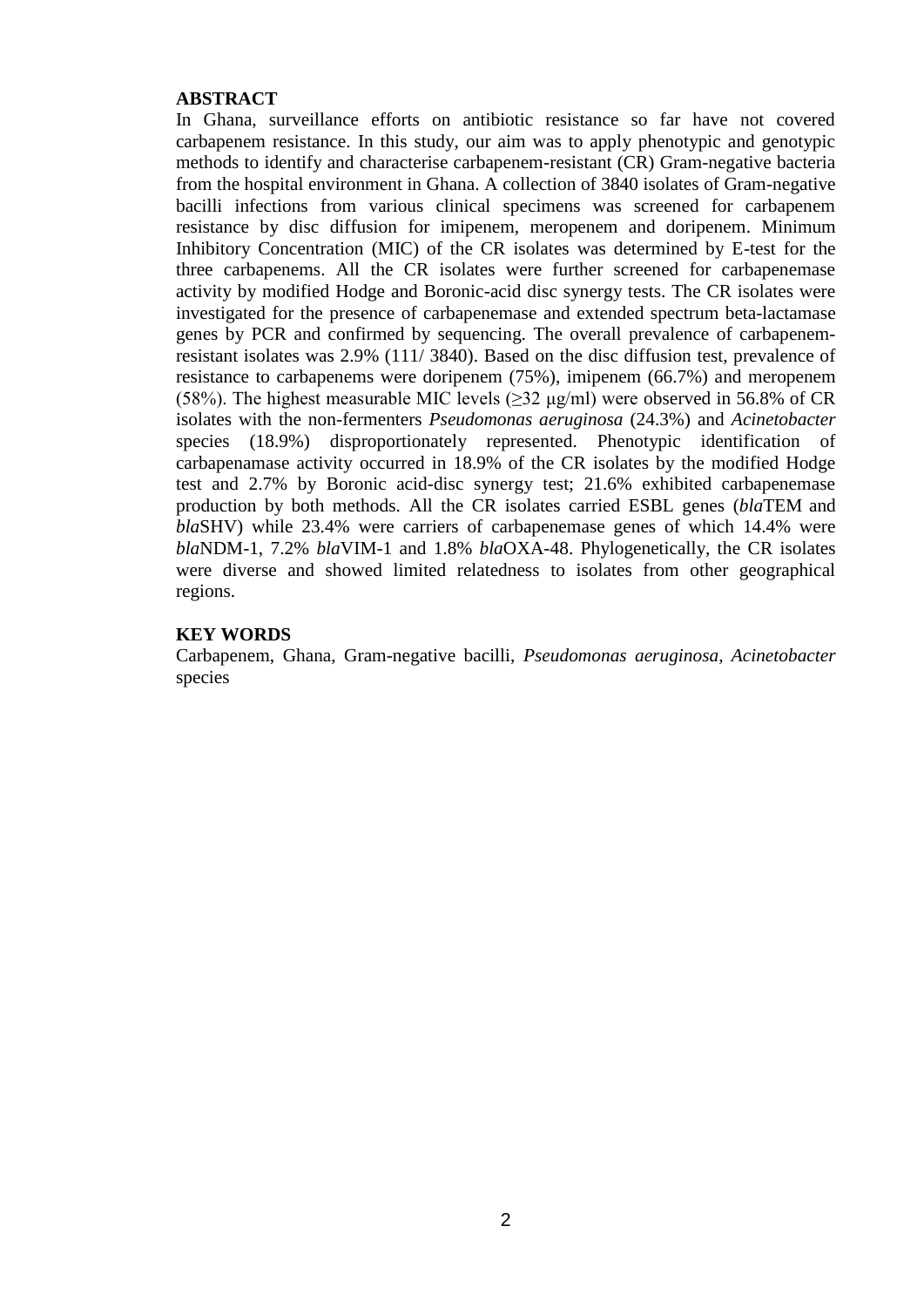#### **1.0 BACKGROUND**

Gram-negative bacilli are common colonizers of the human intestinal tract and are implicated in a wide range of diseases such as pneumonia, meningitis, septicaemia and urinary tract infections.<sup>1-5</sup> They include enterobacteriacae as well as non-fermenters such as *Pseudomonas aeruginosa* and *Acinetobacter baumannii*. The latter tend to be more associated with opportunistic infections in seriously ill, hospitalized and immunocompromised patients. Carbapenems are considered a last-resort treatment of Gram-negative infections, and emergence and spread of carbapenem resistance constitute a very important public health problem.<sup>1</sup> The mechanisms of carbapenem resistance in Gram-negative bacilli involves (i) hyper production of ESBL combined with reduced outer membrane permeability and/or (ii) carbapenemase production.<sup>1,6</sup> Following the discovery of NmcA in *Enterobacter cloacae* as the first carbapenemase in 1993, $\frac{7}{7}$  carbapenemases have gained worldwide recognition due to their association with outbreaks and the ease with which they can spread.<sup>1,8</sup> The enzymes have been characterised as various classes of carbapenemases including the most common types: the New Delhi metallo-β-lactamases (NDM), Verona integron-encoded metallo-βlactamases (VIM), oxacillinase-48 (OXA-48), imipenem-resistant *Pseudomonas*-1 (IMP-1) β-lactamase and *Klebsiella pneumoniae* carbapenemases (KPCs). The genes encoding these enzymes are *bla*NDM, *bla*VIM, *bla*OXA-48, *bla*IMP, and *bla*KPC, respectively.<sup>1,5,8</sup>

Although carbapenemase-producing organisms are a global problem, the majority of the epidemiological data on the subject relate to the developed world. Recently, a few African countries have extensively investigated carbapenemase producers among Gramnegative bacilli to find out the prevailing types and distribution in their locations such as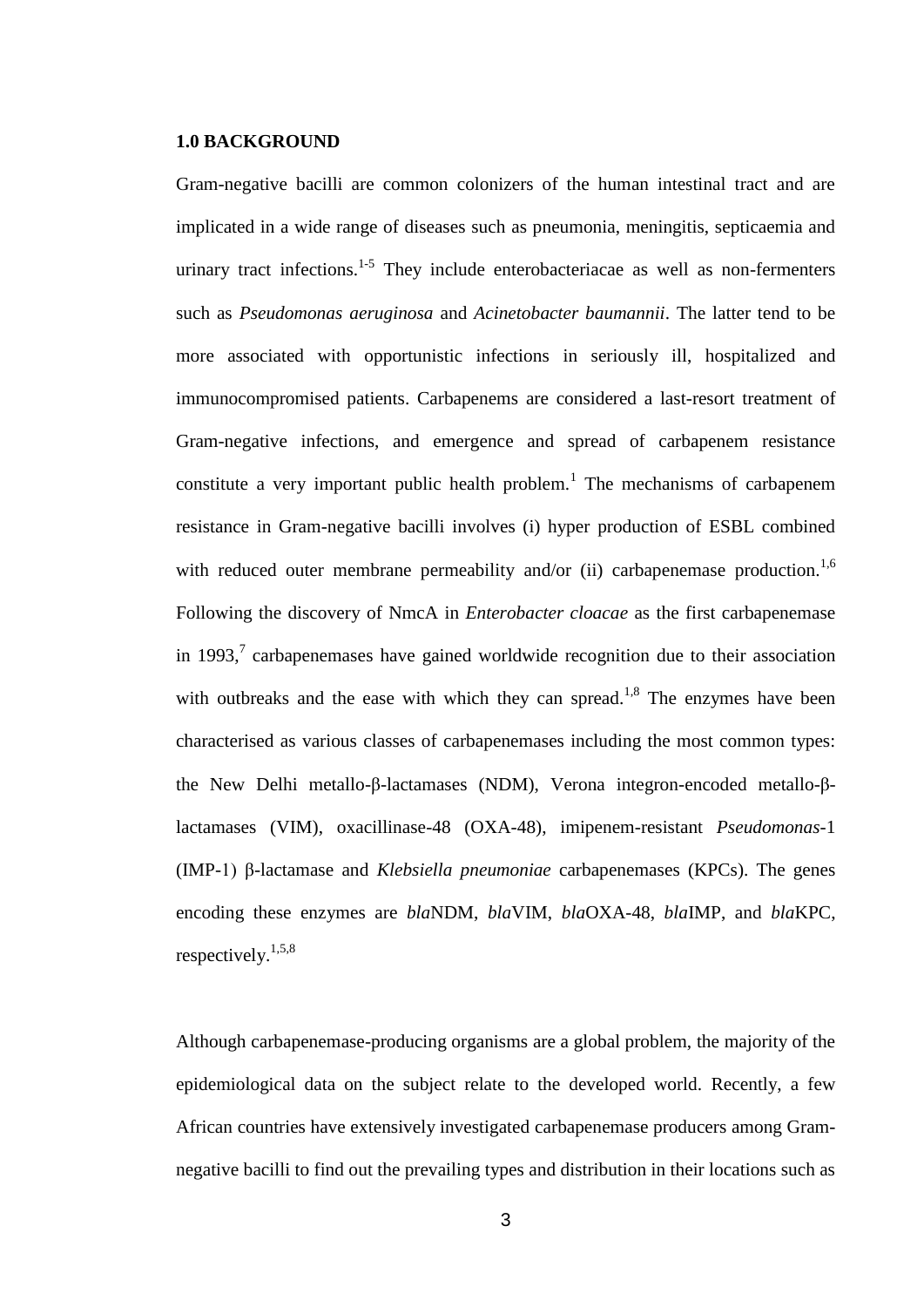in South Africa,  $2$  Kenya,  $3$  Morocco,  $4$  Tanzania,  $5$  and Nigeria.  $6$  More importantly, in terms of resistance to carbapenems, in sub-Saharan Africa there are limited data available to ascertain the extent of the spread of carbapenemase gene carriers. Current studies show there is a lack of interest, poor implementation of surveillance studies and an unsystematic approach to carrying out research studies on carbapemase-producing bacteria in this part of the sub-region.<sup>8</sup> Recently, a nationwide laboratory based antimicrobial resistance study carried out in Ghanaian health care facilities by Opintan et al.<sup>9</sup> reported no data on the prevalence and distribution of CRE, despite the fact that there are increased numbers of multidrug-resistant organisms in the country. To fill this research gap, we applied various techniques to identify and characterise carbapenemresistant (CR) Gram-negative organisms and their resistance genes from the hospital environment in Ghana.

# **2.0 METHODS**

#### **2.1 Study Sites and Bacteria Isolates**

A prospective study was carried out in four selected hospital laboratories in Ghana from September 2012 to September 2014. The study hospitals included Korle-Bu Teaching Hospital in the Greater Accra Region (KBTH), Effia-Nkwanta Hospital (ENH) in the Western Region, AngloGold Mines Hospital (AMH) in the Ashanti Region and Ho Regional Hospital (HRH) in the Volta Region. These hospitals were selected to represent the different types of hospitals in Ghana including tertiary hospitals (KBTH), regional hospitals (HRH and ENH) and district hospitals (AMH).

A total of 3840 Gram-negative bacilli isolates from various clinical specimens in the study hospitals were collected, and Figure 1 provides a schematic representation of the investigations carried out on the isolates. Multidrug resistant CR isolates were identified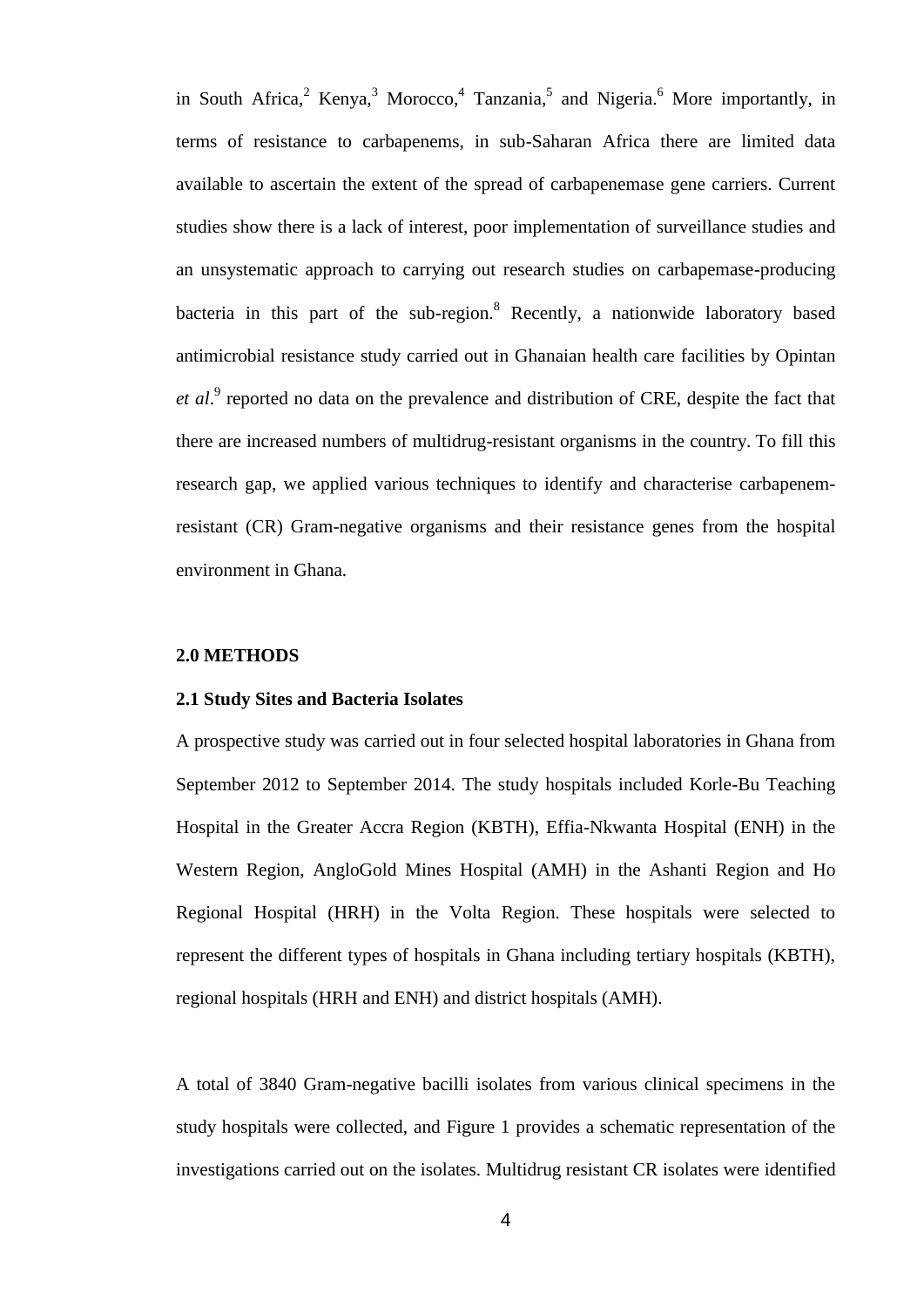using the disc diffusion technique of the British Society for Antimicrobial Chemotherapy (BSAC) method. Multidrug resistance (MDR) was defined as resistance to three or more classes of antimicrobial agents.<sup>10,11</sup> The CR study isolates were identified to the species levels by the use of Vitek 2 automated Compact system (BioMérieux, France). Quality control strains including *Escherichia coli* ATCC 25922, a known susceptible strain to carbapenems, and *Klebsiella pneumoniae* carbapenemase positive NCTC 13438 were included as controls in the identification process.

# **2.2 Antimicrobial Susceptibility Testing**

All the MDR isolates were re-tested using three carbapenem discs (Oxoid Ltd, Basingstoke, UK); imipenem, meropenem and doripenem according to the BSAC disc diffusion method<sup>10</sup> on Mueller-Hinton agar (MHA), (Biotec Ltd, UK). A reference strain of *Escherichia coli* ATCC 25922 was included as a negative control organism. Zone sizes were interpreted based on the BSAC breakpoints.<sup>11</sup> For isolates with diameters ≤15 mm, minimum inhibitory concentrations (MICs) were determined using the E-test method $^{11}$ , and resistance was defined as isolates with MIC against the same carbapenems of  $\geq 4$  µg/ml according to BSAC breakpoints. Additionally, E-test strips (BioMérieux, France) for imipenem, meropenem and ertapenem showing MIC values greater or within 2 to 4, 2 to 4, and 1μg/ml levels, respectively, were considered carbapenemase producers.<sup>12</sup> The non-fermenting bacilli were excluded for ertapenem disc and E-test strip determination due to lack of activity against these organisms.

#### **2.3 Phenotypic based methods for detection of carbapenem-resistant organisms**

All the CR isolates were screened for carbapenemase activity by modified Hodge and Boronic-acid disc synergy tests<sup>13,14</sup> and beta-lactamase activity by nitrocefin assay.<sup>15</sup> The modified Hodge test was performed according to the method described by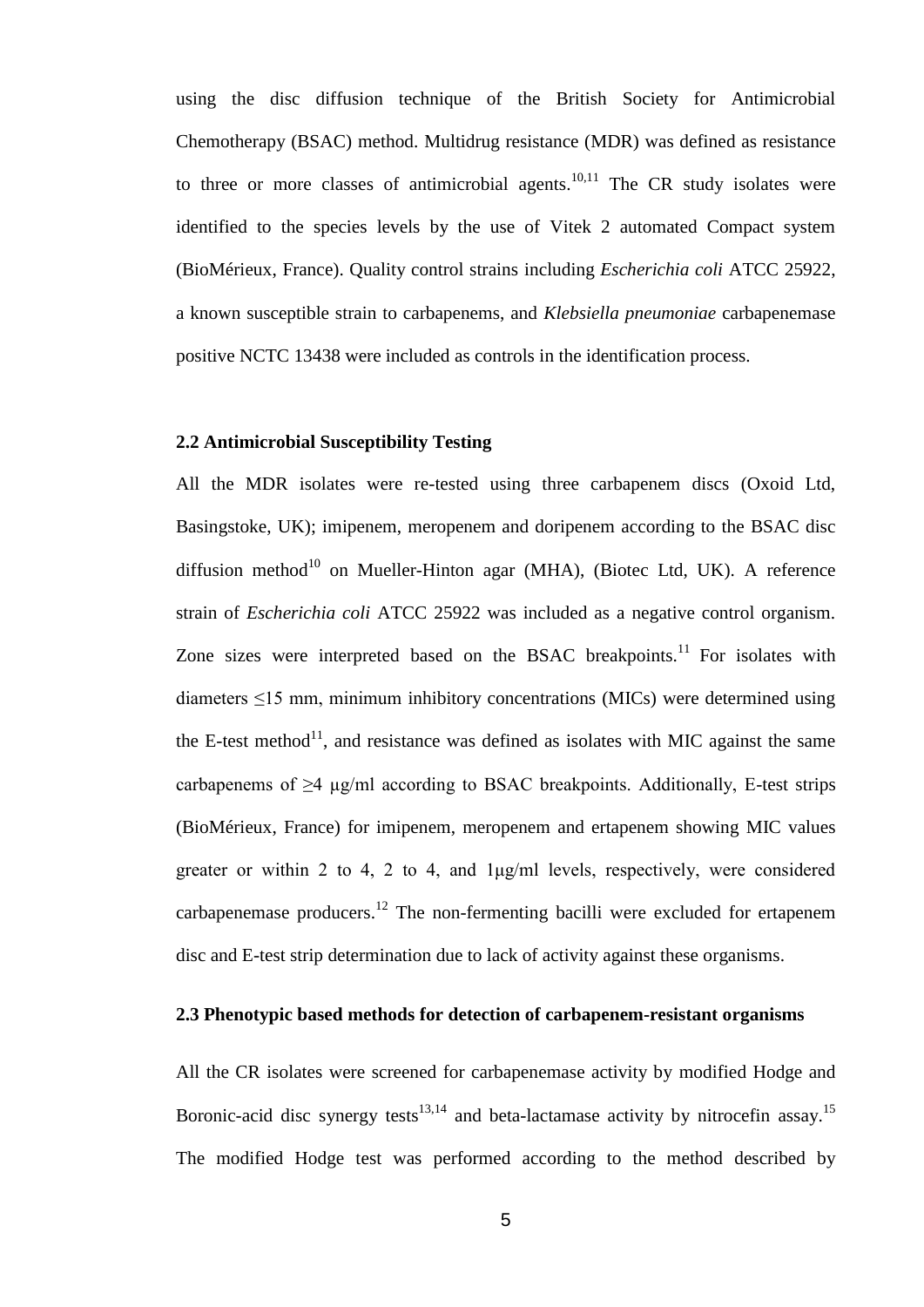Anderson *et al*. <sup>16</sup> Briefly, the indicator organism *Escherichia coli* ATCC 25922 was prepared by obtaining an overnight broth culture which was adjusted to 0.5 McFarland turbidity standard followed by a 10-fold dilution in saline. This broth was then used to inoculate the surface of plates of Mueller-Hinton agar (Biotec Ltd, UK) by swabbing and meropenem  $(10\mu g)$  was placed at the centre. Three to five colonies of the test organisms were used to inoculate the plate in a line straight from the edge of disc to the end of the plate and incubated overnight at 35-37ºC for 16-24 hours. The plate was read and interpreted as positive test when a clover-leaf like indentation of the *Escherichia coli* ATCC 25922 grew along the test organism growth streak within the disc diffusion zone.

The Boronic-acid disc synergy test was performed as described by Doi *et al*. 17 Carbapenem discs containing 10μg each of imipenem, meropenem and ertapenem were supplemented with 20 μl of 20 mg/ml 3-aminophenyl-boronic acid (APB) and dissolved in dimethyl sulphoxide (DMSO; Sigma-Aldrich Company Ltd Dorset, UK) to yield a 400 μg/ml final concentration. A suspension of the test organism was prepared according the same protocol described above and then used to swab the surface of a MHA plate. The supplemented discs of imipenem, meropenem and ertapenem containing 400 μg/ml each and un-supplemented discs of each antimicrobial respectively were placed far apart on the plate and incubated at 35-37ºC in air for 16-18 hours. A positive test for KPC enzyme production was recorded when the measured diameter of the growth-inhibitory zone around each carbapenem disc with boronic acid was ≥5 mm more than that around the disc containing the carbapenem alone.

In the evaluation of beta-lactamase activity of the CR isolates by nitrocefin assay, preparation of β-lactamase extracts from the isolates was first done using the technique described by Dai *et al*. <sup>15</sup> Subsequently, the β-lactamase concentration of the extracts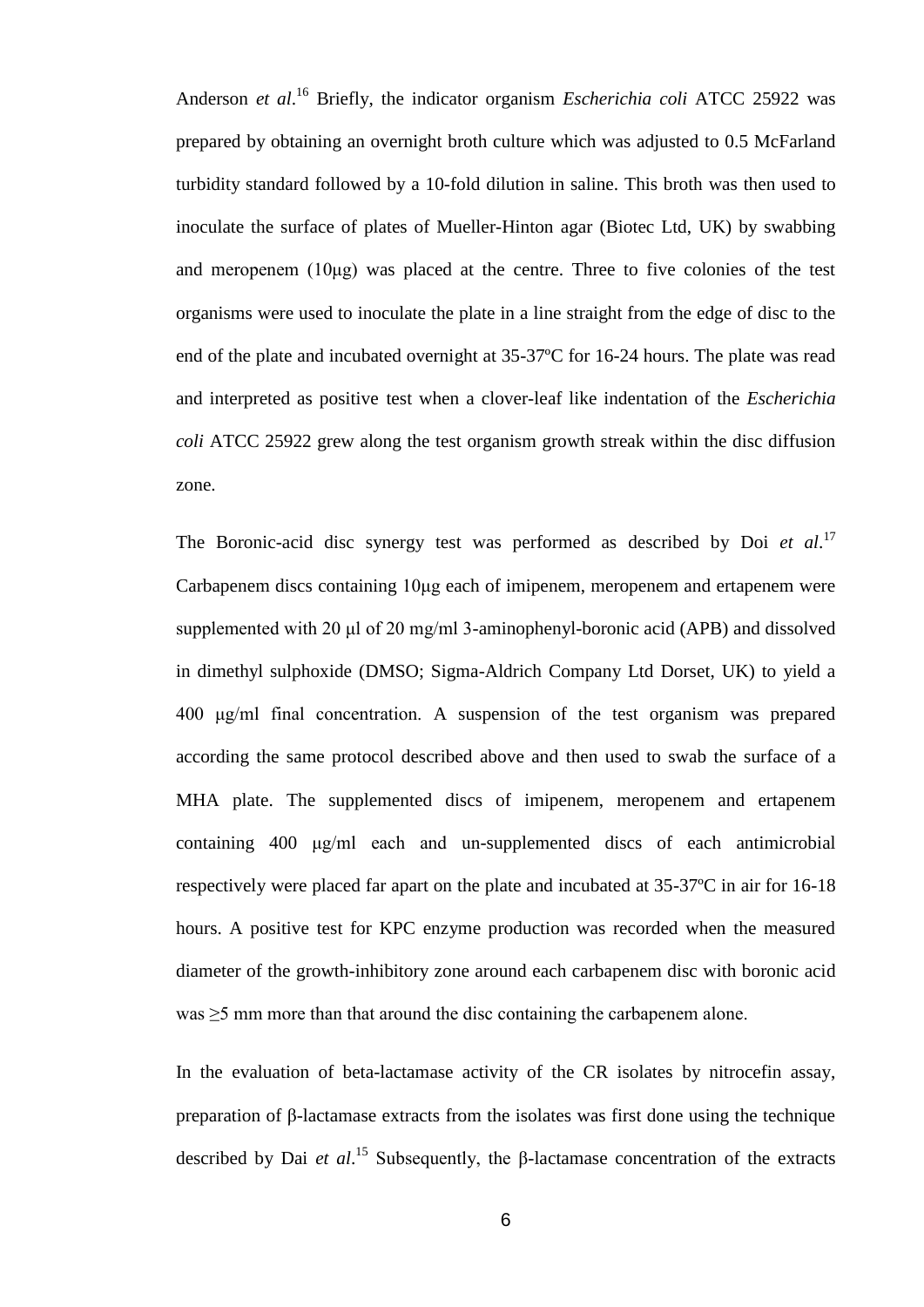was determined by a microplate assay as follows. In each well, 10 µl of collected extract was added to a 96-well plate. Total volume was adjusted to 50 µl per well with βL Assay Buffer (100 mM Sodium phosphate, pH 7.0). Reaction mixture was prepared according to the manufacturer's instructions. In each well, a total reaction mix of 50 µl was prepared comprising βL Assay Buffer of 48µl and 2µl of nitrocefin solution. Reaction mix was added to the extract in each well, and was then thoroughly mixed, and the absorbance of the solution was measured at 390 and 486 nm every minute for a 15 minute period using a plate reader (Tecan Infinite® 200 PRO Männedorf, Switzerland). Positive controls were prepared in βL Assay Buffer and 10 µl of the diluted positive control pipetted into the desired well. Double distilled water was included as a negative control. The volume was adjusted to 50 µl with  $\beta$ L Assay Buffer. For the blank, 10 µL sodium phosphate buffer was used and adjusted in the same way as the positive control. The mixture was then incubated at 30°C for 1 hour.

### **2.4 Analysis of Carbapenemase and Extended Spectrum β-lactamase Genes**

DNA extraction of the CR isolates was done using the QiaAmp mini Kit (Qiagen, Hilden, Germany). All the 111 CR isolates were investigated for the presence of carbapenemase genes by PCR using primers from the five most common genes: New Delhi metallo-beta-lactamase-1 (NDM-1), *Klebsiella pneumoniae* carbapenemase-1 (KPC-1), Verona integron-encoded metallo-β-lactamase-1 (VIM-1), Oxacillinase-48 (OXA-48) and Imipenem-resistant *Pseudomonas*-1 (IMP-1). The primers were identified from Poirel *et al*. <sup>18</sup> (Supplementary Table 1). Primers identified by Schlesinger *et al.*<sup>19</sup> were also used to amplify regions of the extended spectrum βlactamase genes (*bla*TEM and *bla*SHV) in the CR study isolates (Supplementary Table 1). Different PCR cycling conditions were employed for carbapenemase and extended spectrum β-lactamase genes (Supplementary Table 1). Two μl of all the PCR reaction mixtures were separated by 2.0% agarose gel electrophoresis, visualized with ethidium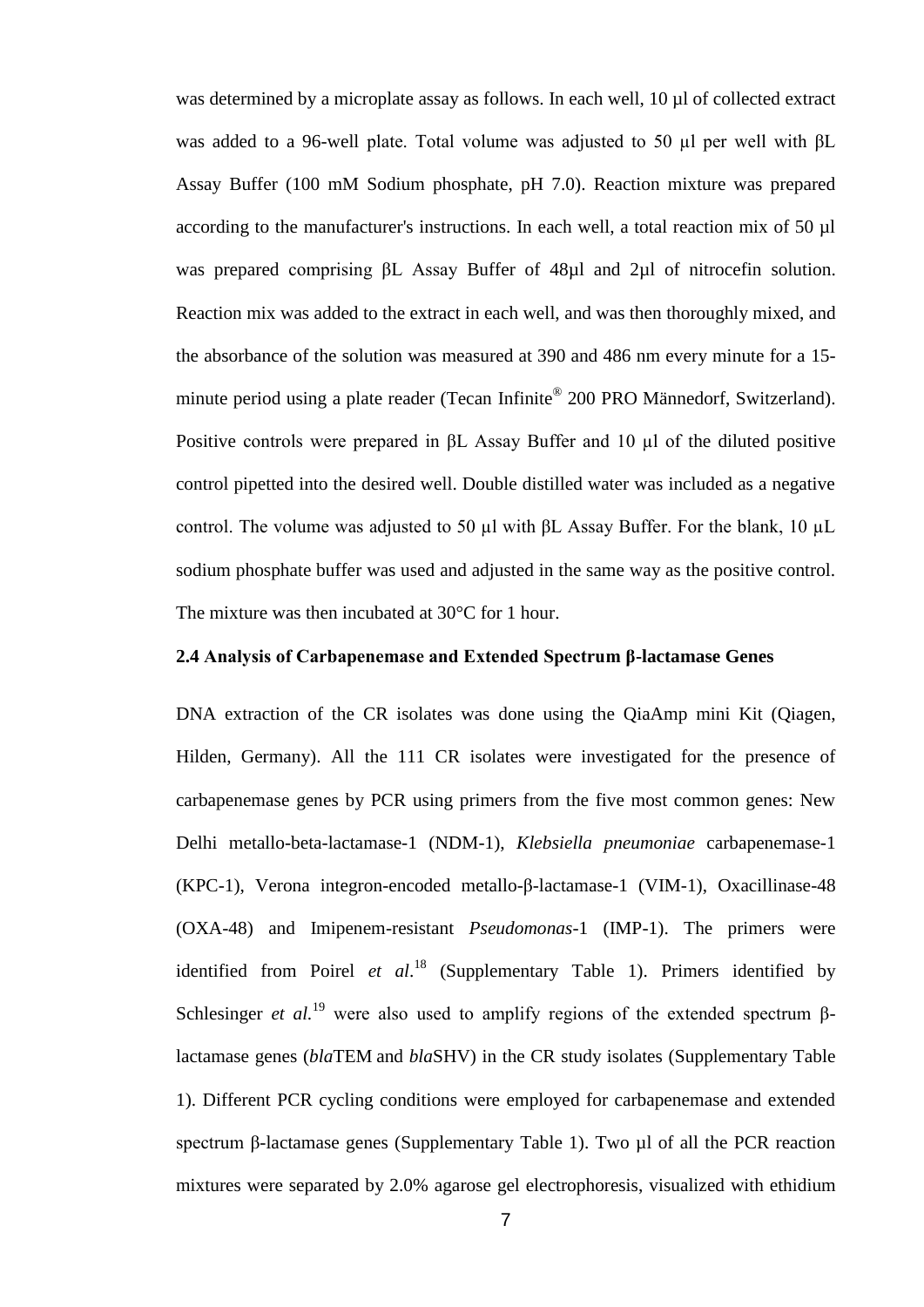bromide staining and UV illumination, and then photographed with a gel documentation system (Gel Doc 2000; Bio-Rad, UK). Purified 26 positive carbapenemase products including positive control strains were prepared and sent to Eurofins Genomics, Ebersberg, Germany for sequencing.

#### **2.5 Data Analysis**

Data from the study were entered into Microsoft Excel and analyzed in Stata (v 7.0; Stata Corp, College Station, TX). Descriptive statistics were carried out on the data and the results summarized in tables and graphs. The descriptive statistics included frequencies and prevalence of various Gram-negative bacteria, their antibiograms, and distribution of carbapenemase resistance genes. The sensitivity and specificity of Modified Hodge and Boronic Acid-Disc Synergy tests in the detection of carbapenemase activity compared with PCR-based detection of carbapenemase genes, were evaluated based on the formula described by Pasteran *et al*. 20

# **2.6 Ethical Considerations**

The study was approved by the Ethical Committee of the School of Biomedical and Allied Health Sciences, University of Ghana (Manuscript Ethics Identification Number: SAHS-ET/SAHS/PSM/ML/05/AA/26A/2012-2013). As the samples used in the study were archived isolates, we could not obtain patients' consent for use of their clinical data. However, all patients' data and isolates were de-identified to ensure anonymity.

#### **3.0 RESULTS**

# **3.1 Carbapenem Resistant Isolates Demographics and Characteristics**

A total of 111 CR isolates were identified from screening 3840 Gram-negative bacilli isolates. The CR isolates were from 55 male and 56 female patients with ages between 3 days and 91 years. The 111 CR isolates comprised 51 *Pseudomonas aeruginosa*, 31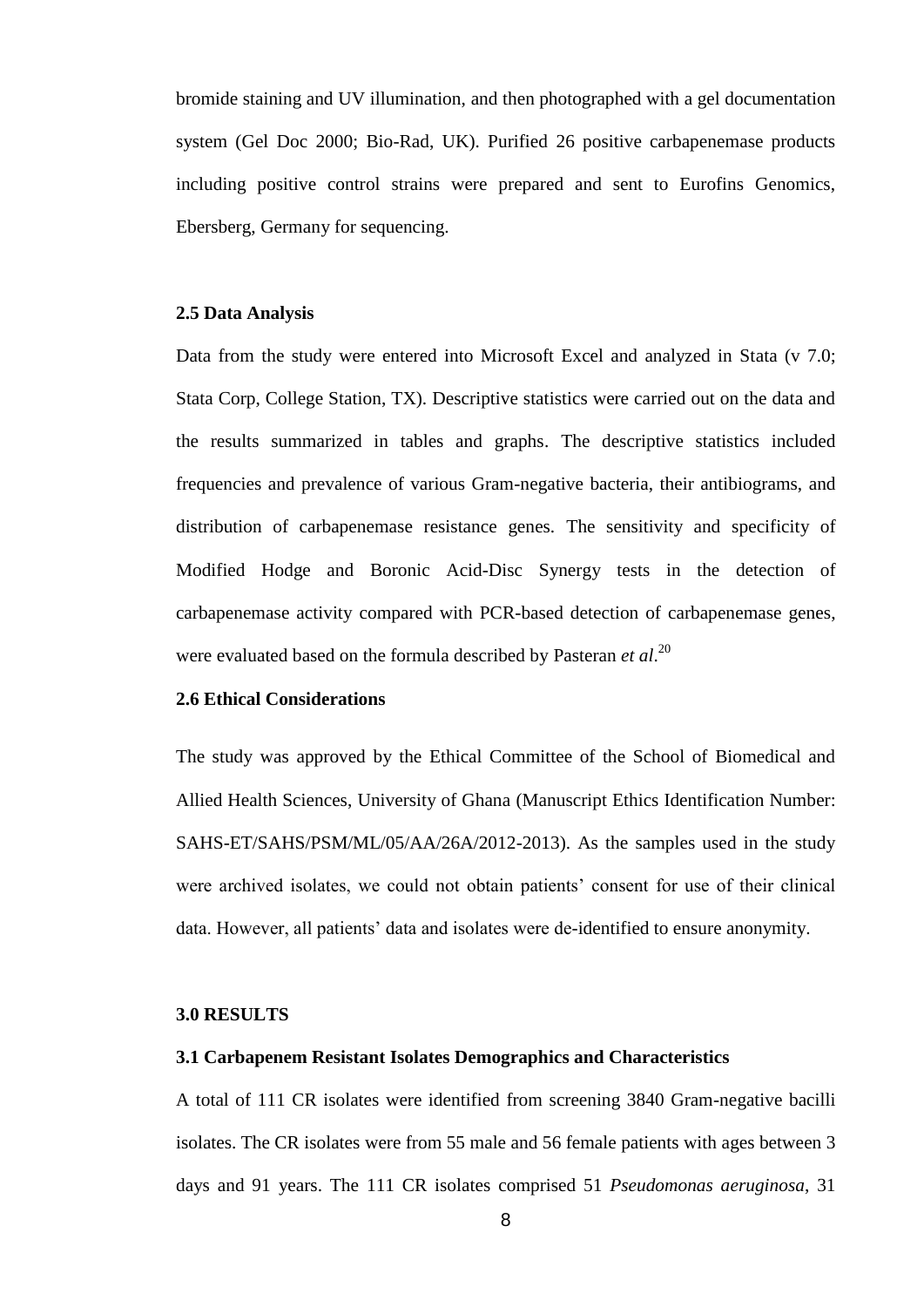*Acinetobacter* species, 12 *Escherichia coli*, 7 *Pseudomonas putida*, 3 each of *Klebsiella pneumoniae* and *Enterobacter cloacae*, and 1 each of *Cronobacter sakazakii*, *Providencia stuartii*, *Shigella sonnei* and *Sphingomonas paucimobilis*. The organisms were isolated from 10 specimen types but most of the isolates were from wound (47) and urine (31).

#### **3.2 Antibiogram of Carbapenem Resistant Isolates**

Based on the disc diffusion test, prevalence of resistance to carbapenems were doripenem (75%, n=83), imipenem (66.7%, n=74) and meropenem (58%, n=64). The highest measurable MIC levels were observed in 56.8% (63) of CR isolates at  $>32$ μg/ml, of which relatively high prevalence of 24.3% (12) and 18.9% (6) were detected in *Pseudomonas aeruginosa* and *Acinetobacter* isolates, respectively (Figure 2).

# **3.3 Carbapenemase activity based on phenotypic tests**

Details of the carbapenemase activity among the CR isolates are shown in Table 2. Phenotypic identification of carbapenamase activity was revealed in 21/111 (18.9%) of the CR isolates by the modified Hodge test (MHT) and 3/111 (2.7%) by Boronic aciddisc synergy test (BADST). None of the CR isolates were positive for both MHT and BADST phenotypic test. The three *Enterobacter cloacae* isolates included in the study were the only isolates, which showed positivity from the BADST screen.

# **3.4 Phenotypic and genotypic correlation of carbapenem-resistant isolates**

The phenotypic and genotypic correlation of CR isolates is shown in Table 1. The 21 MHT positive isolates included 13 *Acinetobacter* spp*.*, 6 *Pseudomonas* spp. and 2 *Klebsiella pneumoniae* isolates, none of which were detected by BADST screen as positive. The two *Klebsiella pneumoniae* MHT positive isolates were detected by PCR as OXA-48 producers, while one of the MHT positive *Acinetobacter* spp. was a NDM-1 producer. The only remaining CR *Klebsiella pneumoniae* isolate included in the study,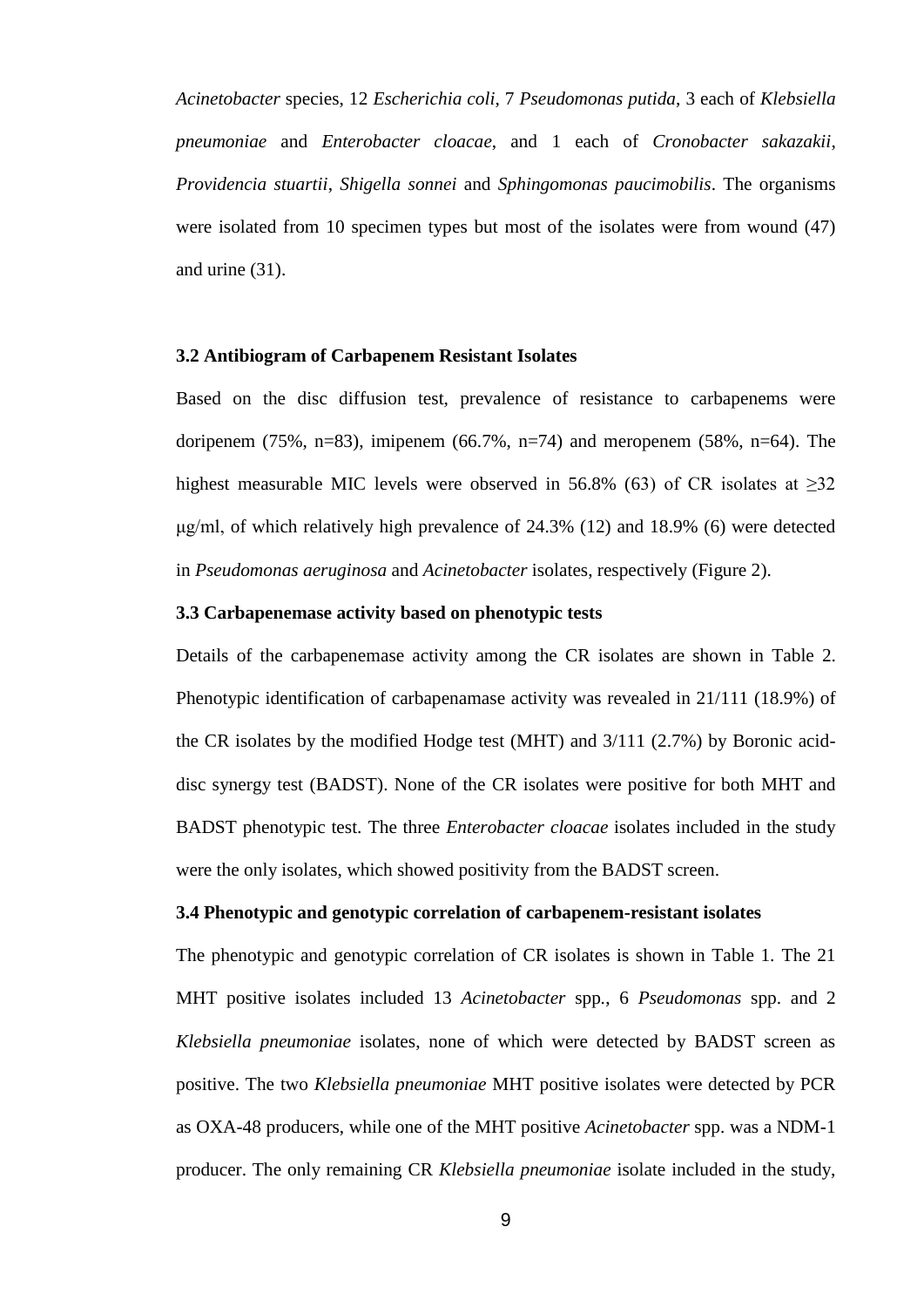showed a negative result for MHT, BADST as well as KPC resistance gene. Carbapenemase resistance genes, VIM-1, KPC-1 and IMP-1 were undetected by MHT as carbapenemase-producing isolates. A correlation was observed between MHT positivity and PCR assay for OXA-48 gene positivity. There was no correlation between BADST positivity and PCR-based results. Clearly, phenotype-based tests were less efficient in detecting carbapenemase activity considering the percentage sensitivity and specificity values when compared with the PCR-based assay results obtained in this study (Table 2).

# **3.5 Distribution of Carbapenemase-producing Genes and Phylogenetic Analysis**

Based on the PCR assay, 26/111 (23.4%) of the bacterial genomic DNA samples were PCR-positive for carbapenemase genes, of which 14.4% (16) were *bla*NDM-1, 7.2% (8) blaVIM-1 and 1.8% (2) for *bla*OXA-48 genes. As shown in Figure 3, the highest carbapenemase gene prevalence was from *Acinetobacter* species (9 NDM-1 positives) and *Pseudomonas aeruginosa* (2 NDM-1 and 7 VIM-1), followed by *Escherichia coli* (3 NDM-1), *Klebsiella pneumoniae* (2 OXA-48), one VIM-1 for *Pseudomonas putida* isolate, and one each NDM-1 for *Providencia stuartii* and *Shigella sonnei*, respectively. No carbapenemase encoding genes were found in the isolates identified as *Enterobacter cloacae*, *Cronobacter sakazakii* and *Sphingomonas paucimobilis*.

Of the 26 carbapenemase producers, 23 (88.5%) were isolated in KBTH and these included producers of NDM-1 and VIM-1 by several Gram-negative organisms (*Acinetobacter spp*., *Pseudomonas aeruginosa*, *Escherichia coli*, *Pseudomonas putida*, *Providencia stuartii*) but not OXA-48 (Table 3). The other three hospitals each had one carbapenemase producer which included one *Klebsiella pneumoniae* OXA-48 producer each at ENRH and AGAMH, and one NDM-1 *Shigella sonnei* producer at HRH (Table 3).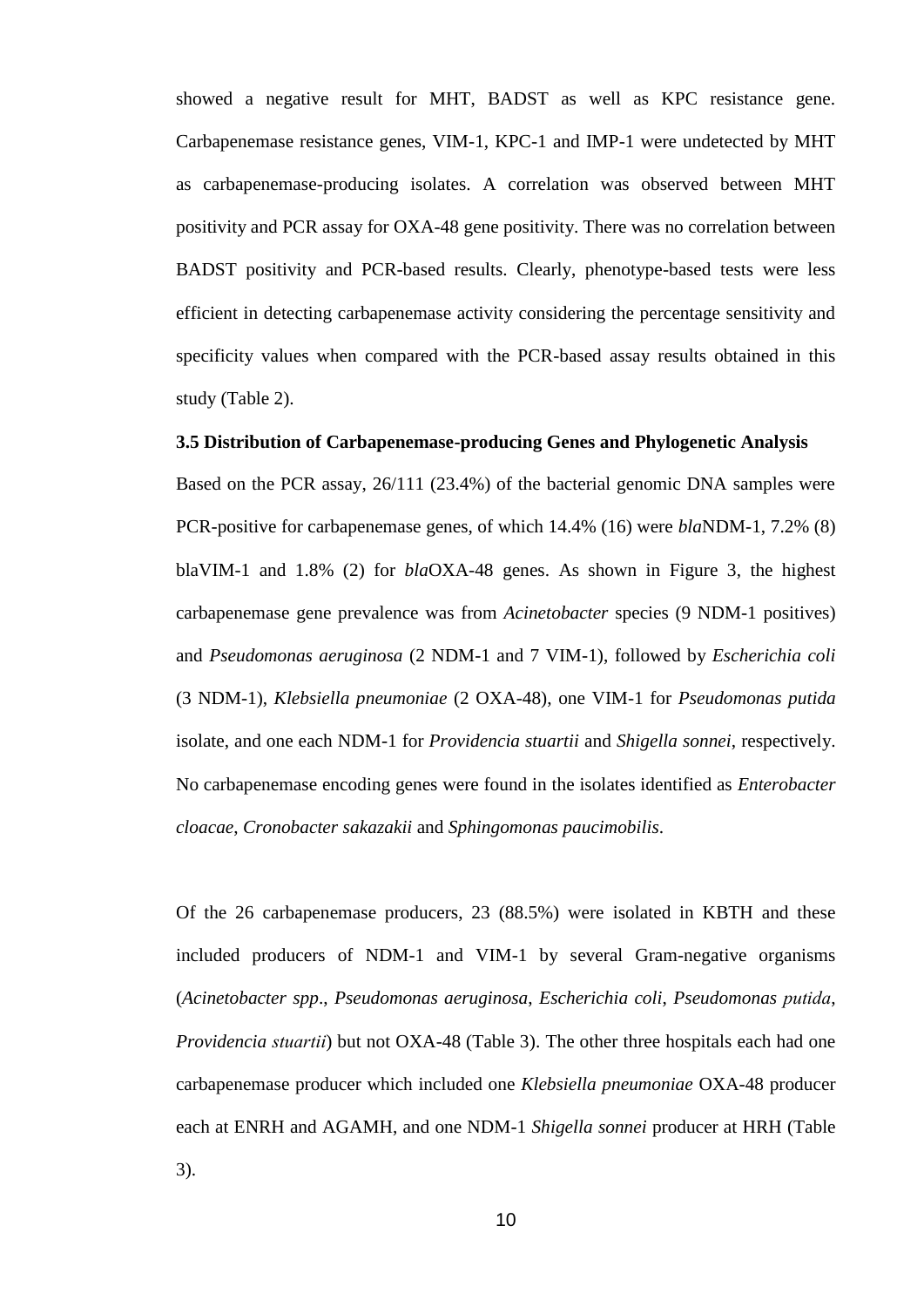Phylogenetic analyses were carried out for OXA-48, VIM-1 and NDM-1 of the CR isolates in comparison with GenBank established strains using control strains. Unfortunately, two of the PCR-positive carbapenemase genes, VIM-1 positive *Pseudomonas putida* and NDM-1 positive *Acinetobacter* species, including the positive NDM-1 control strains failed to yield substantial sequenced data to be added for their genetic relationships. The phylogenetic analyses showed an unevenly high level of heterogeneity among the CR isolates harbouring carbapenemase encoding genes; cluster of the Ghanaian isolates were distinctive from the controls used and those in the GenBank.

# **4.0 Discussion**

This study had an overall CR prevalence of 2.9% from total Gram-negative bacterial pathogens while 23.4% of the CR isolates were PCR positive for known carbapenemase genes. It is worth noting that carbapenem antimicrobials are currently excluded from the Ghana Ministry of Health essential drug list following strict adherence to antimicrobial usage policy,  $2^1$  and so carbapenem use in Ghana is very low. However, the effectiveness of meropenem and its extended use for children was later recommended for patients in hospitals with serious infections around 2011. Presumably, the low-level usage of carbapenems may have contributed to this remarkably low prevalence rate of resistance in the country's hospitals. The present overall prevalence of carbapenem resistance was relatively low when compared with a similar study in tertiary hospitals in Nigeria where, 5.5% (10/182) Gram-negative isolates were carrying recognised carbapenemase genes, mainly, metallo-β-lactamase carbapenemases.<sup>6</sup> While the relative prevalence of carbapenem resistance in Ghana is low, it is troubling that there is a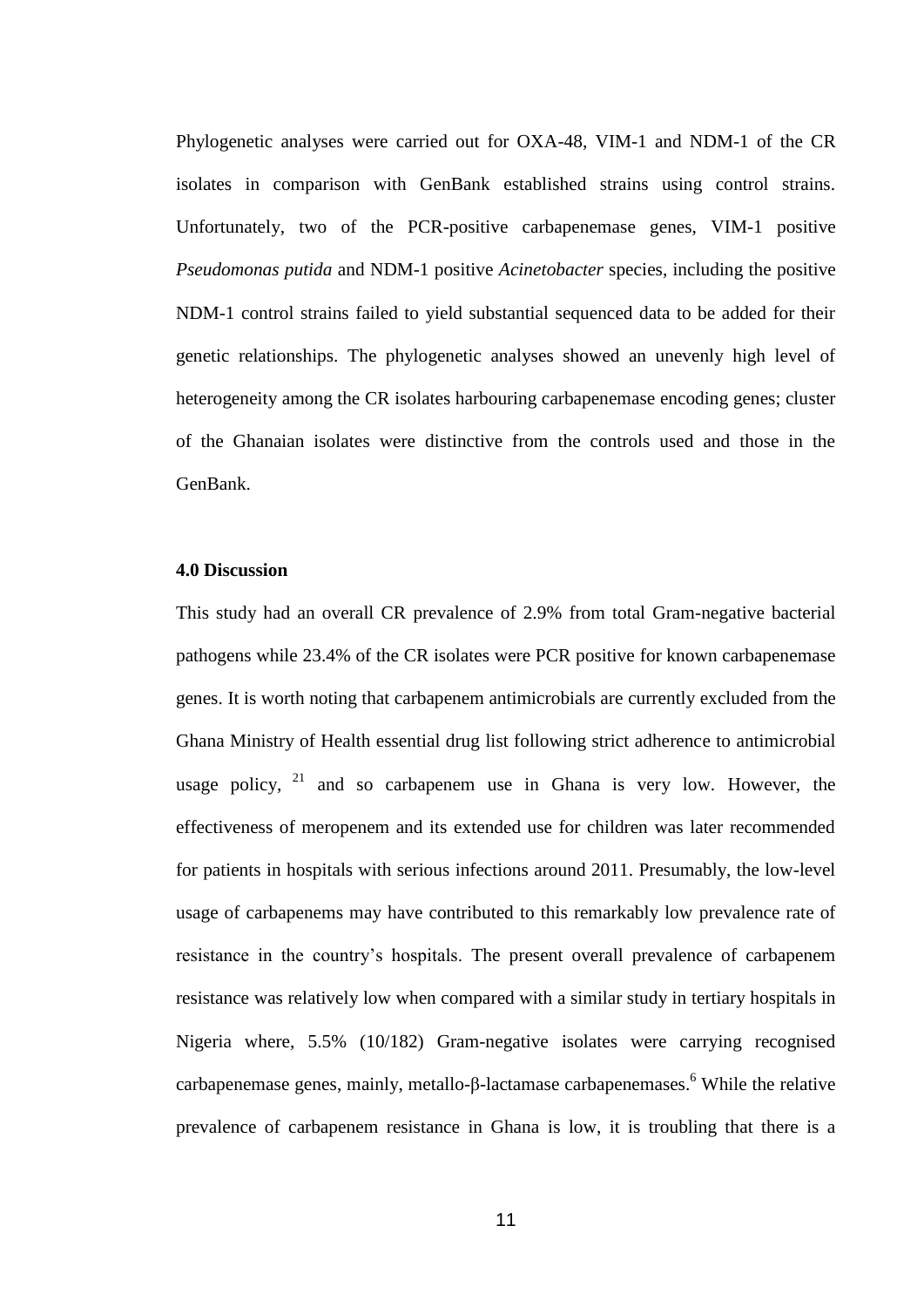measurable carriage rate in a country with exceptionally low levels of carbapenem usage.

We observed high levels of resistance among some CR isolates in this study, which could have serious public health implications, as carbapenems are considered as a lastresort for treatment for bacterial infections. For example, in the disc diffusion test, resistance to meropenem, imipenem and doripenem was observed in all the CR isolates of *Klebsiella pneumoniae*, *Enterobacter cloacae*, and *Shigella sonnei*. Additionally, in the MIC E-test assays, 56.8% (63) of CR isolates showed complete resistance to imipenem, meropenem and ertapenem at  $\geq 32$  µg/ml. The prevalence of ertapenem resistance among the carbapenemase producers was 2.7% and all of the ertapenemresistant isolates were susceptible to meropenem in the E-test. This concurs with the observation of Anderson *et al*. <sup>16</sup> that in vitro ertapenem resistant isolates may remain susceptible to other carbapenems.

Sensitivity and specificity of phenotype-based tests (MHT and BADST) in this study showed no corresponding results with the molecular assay (PCR-based) employed. This concurs with studies by Nordmann *et al.*<sup>1</sup> and Doyle *et al.*<sup>22</sup> who confirmed low sensitivity of <12% for MBL detection by the phenotype-based tests, partly due to falsepositivity resulting from ESBLs and AmpC co-existing with porin which mimick carbapenemase activity. Previous studies by Hara *et al.*<sup>12</sup> and Galani *et al.*<sup>23</sup> also confirmed MHT was unable to detect weak VIM and NDM carbapenemase genes, though the majority of VIM-1 and NDM-1-producing genes were detectable in Pseudomonas aeruginosa and *Acinetobacter* CR isolates.<sup>12,13,23</sup> Pasteran *et al.*<sup>24</sup> described the boronic acid test as the most specific and sensitive (with meropenem and imipenem discs) for detection of KPC in *Klebsiella pneumoniae* isolates, only when the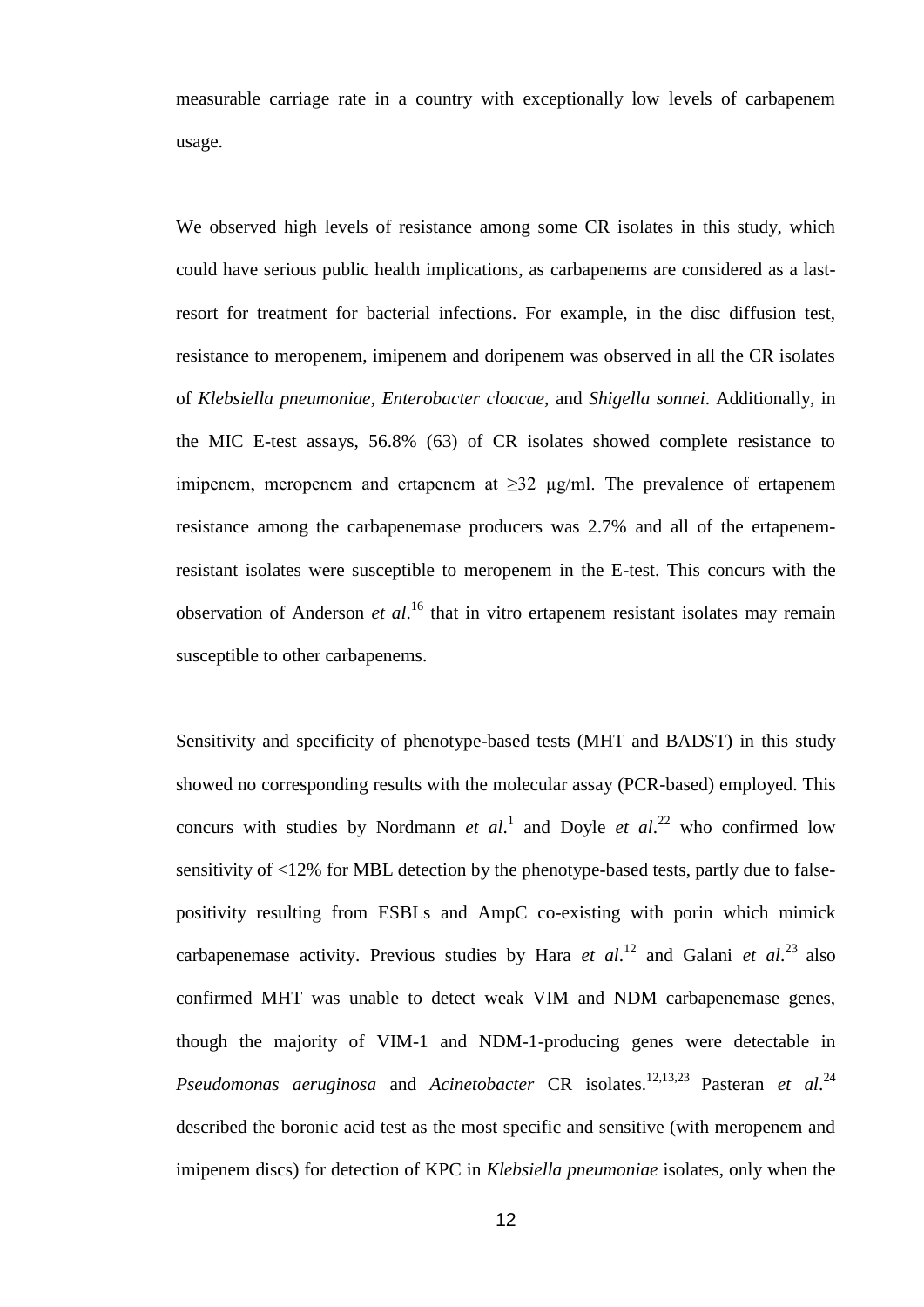corresponding organisms existed without the presence of AmpC β-lactamase enzyme.<sup>13,24</sup> The inconsistency could be due to the presence of metallo- $\beta$ -lactamases in strains harbouring *Amp*C genes (ACC, CIT, DHA, EBC, FOX and MOX), which according to Hara *et al*. <sup>12</sup> are largely undetectable by MHT and BADST techniques.

In this study, 21.6% of the CR isolates harboured Class B carbapenemases (NDM-1 and VIM-1 genes), particularly *Pseudomonas aeruginosa* and *Acinetobacter* species. By comparison, a study in Iran showed that 33% of CR *Pseudomonas aeruginosa* harboured a  $blaVIM$  gene<sup>25</sup> while another study in India showed that 36% of CR *Acinetobacter* species carried a *blaIMP-1* gene.<sup>26</sup> No IMP-1 and KPC-1 genes were detected from Ghanaian CR strains. Detection of IMP-1 genes in Africa have been described as rare since their presence have been predominantly observed in China, Japan, and Australia.<sup>27</sup> A study by Lee *et al.*<sup>28</sup> suggested that success of *blaKPC* spread depends on certain clones of plasmids that are particularly suited to *Klebsiella pneumoniae* isolates compared with other Gram-negative bacterial pathogens. In the current study, there were only three *K. pneumoniae* isolates, which could have reduced the chance of detecting the KPC-1 gene. Interestingly, two of the *K. pneumoniae* isolates haboured the OXA-48 gene. This is the first time this important carbapenemase gene has been observed in Ghana. OXA-48 gene was first detected in Turkey in 2004 and had since spread to Middle East and beyond,  $29$  including known European countries such as Belgium,<sup>30</sup> France,<sup>31</sup> the Netherlands,<sup>32</sup> and recently in Denmark, Hungary, Romania and Spain.<sup>33</sup> A study carried out in Senegal identified the emerging danger of OXA-48 genes in the country's hospitals and community which was attributed to movement of the same major OXA-48 encoding plasmid spreading across the borders of Africa and the Middle East.<sup>34</sup> In the current study, the two OXA-48 producing *Klebsiella pneumoniae* strains were isolated from Effia-Nkwanta Regional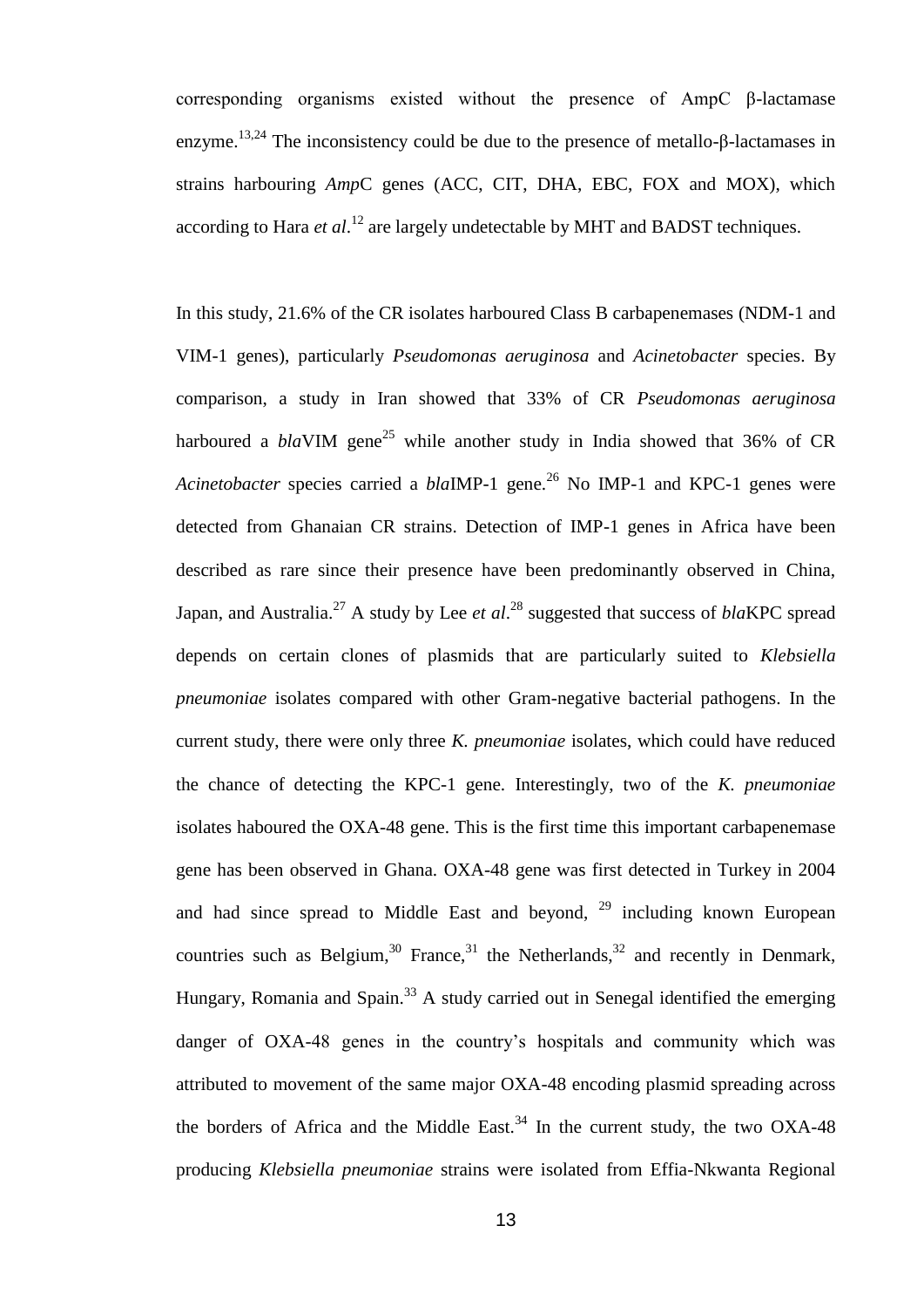Hospital in the Western region of Ghana and AngloGold Ashanti Mines hospital in the Ashanti region. The two hospitals are about 200 kilometres apart, suggesting that OXA-48 producing strains may be widespread in Ghana. As shown by the phylogenetic analysis, carbapenemase genes harboured by the CR isolates appear to be highly diverse, signalling that further studies on carbapenemase genes in Ghana could reveal novel variants from the genes detected in this study. Diversity of carbapenemase genes observed in this study probably indicates lack of clonal expansion of carbapenem resistance in Ghana, which is a very positive thing for the Ghanaian public health system. There is however the need for surveillance of carbapenem resistance in Ghana using both phenotypic and genotypic methods.

There are a few limitations of the study. There were relatively small numbers of isolates included for certain Gram-negative bacteria such as *Klebsiella pneumoniae*, *Enterobacter cloacae*, and *Shigella sonnei*, which was unexpected. Furthermore, we did not screen for all known carbapenemase genes which could explain why for some isolates, carbapenemase genes were not observed even though the isolates concerned were carbapenem-resistant. For example, one of the three *K. pneumoniae* did not contain any carbapenemase genes screened, though it did carry ESBLs. It should also be noted that although ESBLs do not readily deactivate carbapenems, they could confer carbapenem resistance in combination with chromosomal porin mutations that prevent increase of β-lactam agents in the bacteria [35].

We conclude that, in Ghana, the occurrence of carbapenem resistance is relatively low with high numbers of ESBL carriage, coupled with a small number of PCR-positive carbapenemase gene detections. The CR isolates are diverse and show limited relatedness to isolates from other geographical regions. This is the first report of the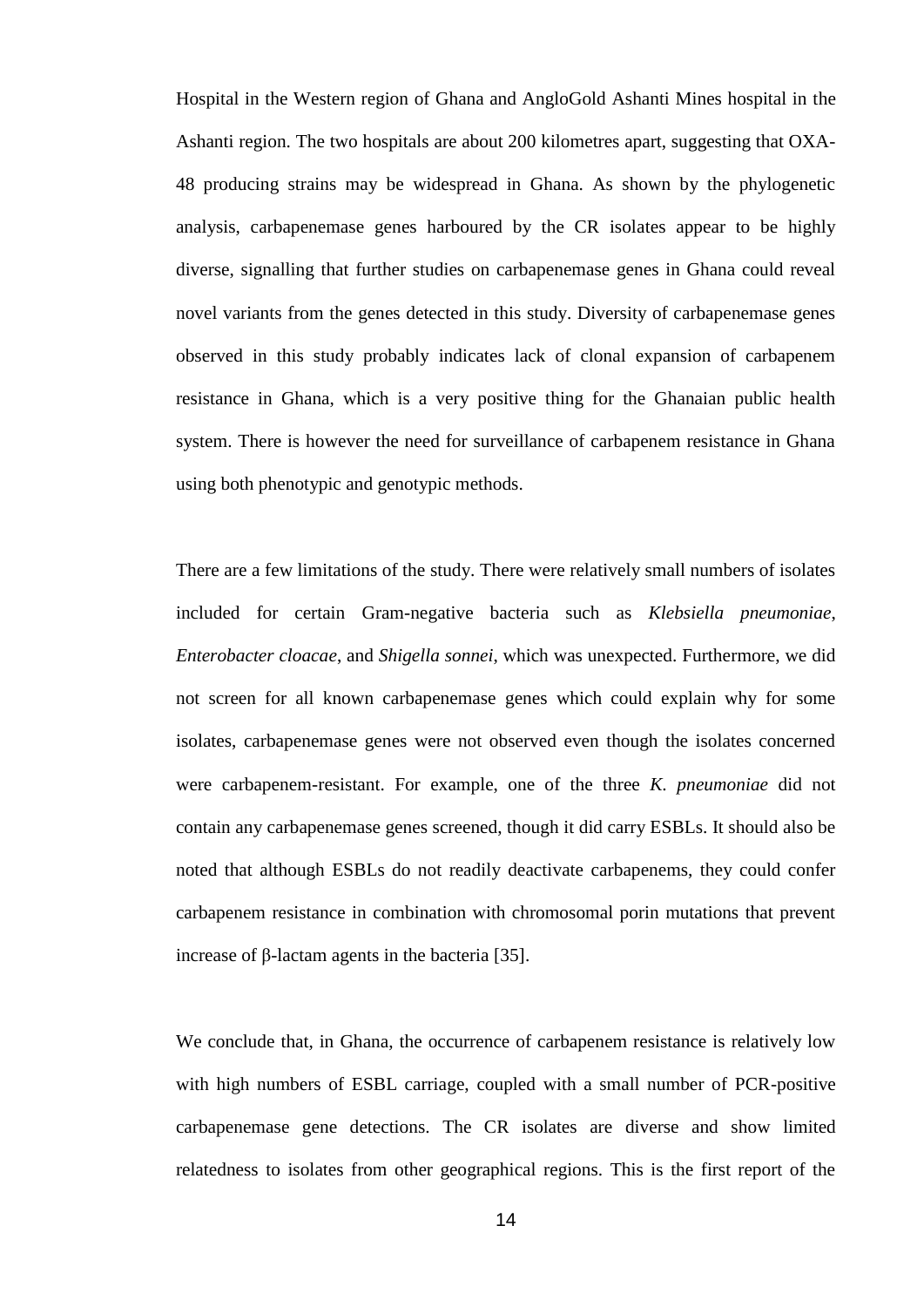occurrence of three significant carbapenemase genes; NDM-1, VIM-1 and OXA-48 in Ghanaian hospitals. This study thus provides an insight of the emerging resistance genes belonging to the Ambler Class B, two MBL-types; NDM-1 and VIM-1 and one non-MBL-type, OXA-48 in the Class D group.

# **Competing interests**

The authors declare no competing interest.

# **Acknowledgements**

The authors thank laboratories of the hospitals in Ghana that contributed bacteria isolates to this study and also acknowledge the technical support provided by the Microbiology Laboratory of Sheffield-Hallam University.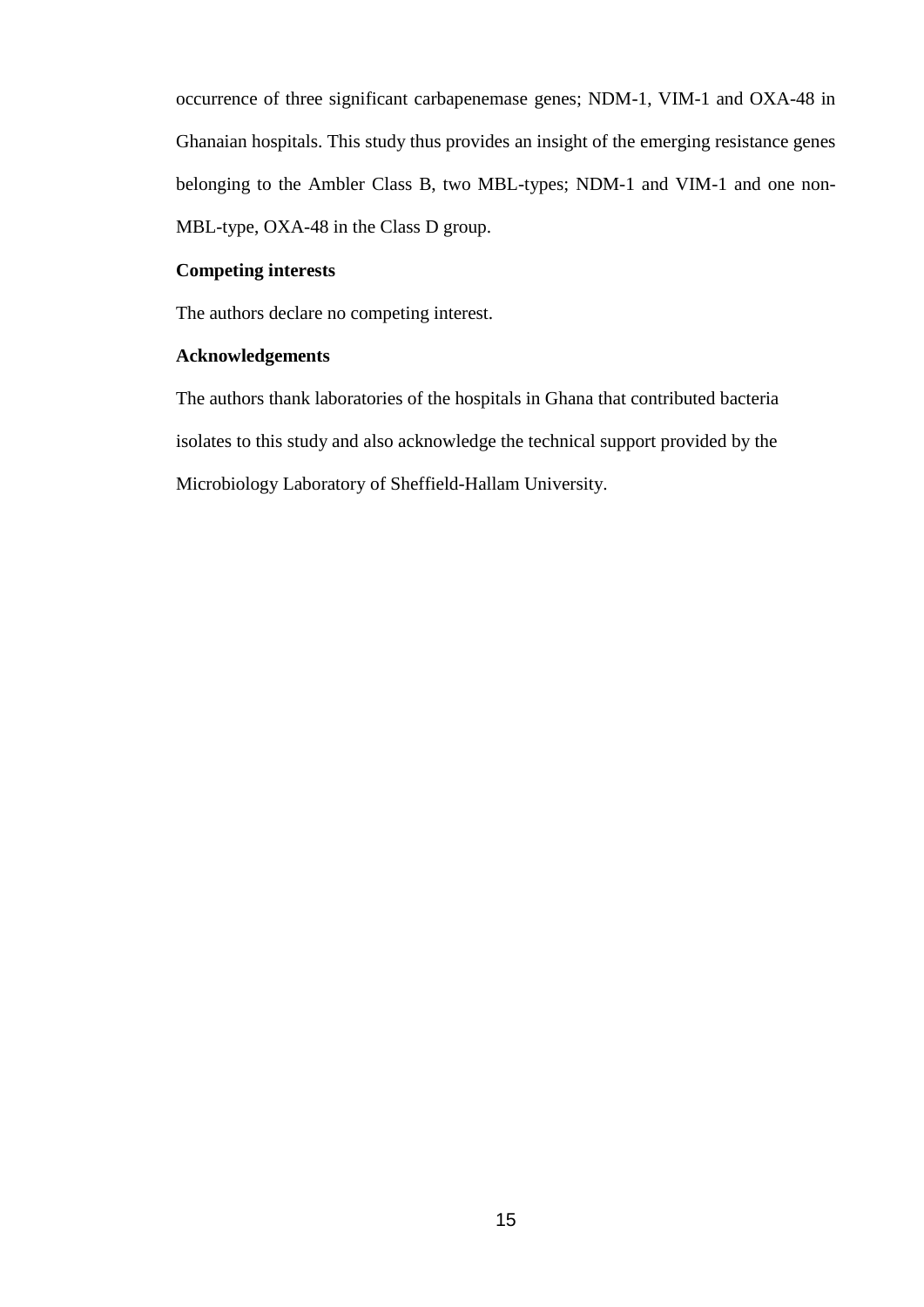# **References**

1. Nordmann, P., Naas, T. and Poirel, L. (2011). Global spread of carbapenemaseproducing *Enterobacteriaceae. Emerg. Infect. Diseases,* 17, 1791-1798.

2. Coetzee, J. and Brink, A. (2011). The emergence of carbapenem resistance in *Enterobacteriaceae* in South Africa. *South. Afri. J. Epidemiol. Infect.* 26, 239-240. 3. Poirel, L., Gunturu, R., Bernabeu, S. and Nordmann, P. (2011). Detection of NDM-1- Producing *Klebsiella pneumoniae* in Kenya. *Antimicrob. Agents Chemother.* 55, 934- 936.

4. Hays, C., Benouda, A., Poirel, L., Elouennass, M. and Nordmann, P. (2012). Nosocomial occurrence of OXA-48-producing enterobacterial isolates in a Moroccan hospital. *Int. J. Antimicrob. Agents,* 39, 545-547.

5. Mushi, M. F., Mshana, S. E., Imirzalioglu, C. and Bwanga, F. (2014). Carbapenemase genes among multidrug resistant Gram-negative clinical isolates from a tertiary hospital in Mwanza, Tanzania. *BioMed Res. Int.* 2014, 2314-6133.

6. Ogbolu, D. O. and Webber, M. A. (2014). High-level and novel mechanisms of carbapenem resistance in Gram-negative bacteria from tertiary hospitals in Nigeria. *Int. J. Antimicrob. Agents* 43, 412-417.

7. Naas, T. and Nordmann, P. Analysis of a carbapenem-hydrolyzing class A βlactamase from *Enterobacter cloacae* and of its LysR-type regulatory protein. Proc Natl Acad Sci U S A. 1994;91:7693–7 10.1073/pnas.91.16.7693.

8. Manenzhe, R. I., Zar, H. J., Nicol, M. P. and Kaba, M. (2014). The spread of carbapenemase-producing bacteria in Africa: a systematic review. *J. Antimicrob. Chemother.* 70, 23-40.

9. Opintan, J. A., Newman, M. J., Arhin, R. E., Donkor, E. S., Gyansa-Lutterodt, M. and Mills-Pappoe, W. (2015). Laboratory-based nationwide surveillance of antimicrobial resistance in Ghana. *Infect. Drug Resist.* 8, 379-389.

10. Andrews, J. M. (2004). BSAC standardized disc susceptibility testing method (version 3). *J. Antimicrob. Chemother*. 53, 713-728.

11. British Society for Antimicrobial Chemotherapy (BSAC) (2015). Antimicrobial susceptibility testing and breakpoints Changes, version 14 in the UK (accessed on 14 June 2018).

12. Hara, G. L., Gould, I., Endimiani, A., Pardo, P. R., Daikos, G., Hsueh, Po-R., Mehtar, S., Petrikkos, G., Casellas, J. M., Daciuk, L., Paciel, D., Novelli, A., Saginur, R., Pryluka, D., Medina, J. and Savio, E. (2013). Detection, treatment, and prevention of carbapenemase-producing *Enterobacteriaceae*: Recommendations from an International Working Group. *J. Chemother.* 25, 129-140.

13. Tsakris, A., Kristo, I., Poulou, A., Themeli-Digalaki, K., Ikonomidis, A., Petropoulou, D., Pournaras, S. and Sofianou, D. (2009). Evaluation of boronic acid disk tests for differentiating KPC-possessing *Klebsiella pneumoniae* isolates in the clinical laboratory. *J. Clin. Microbiol.* 47, 362-367.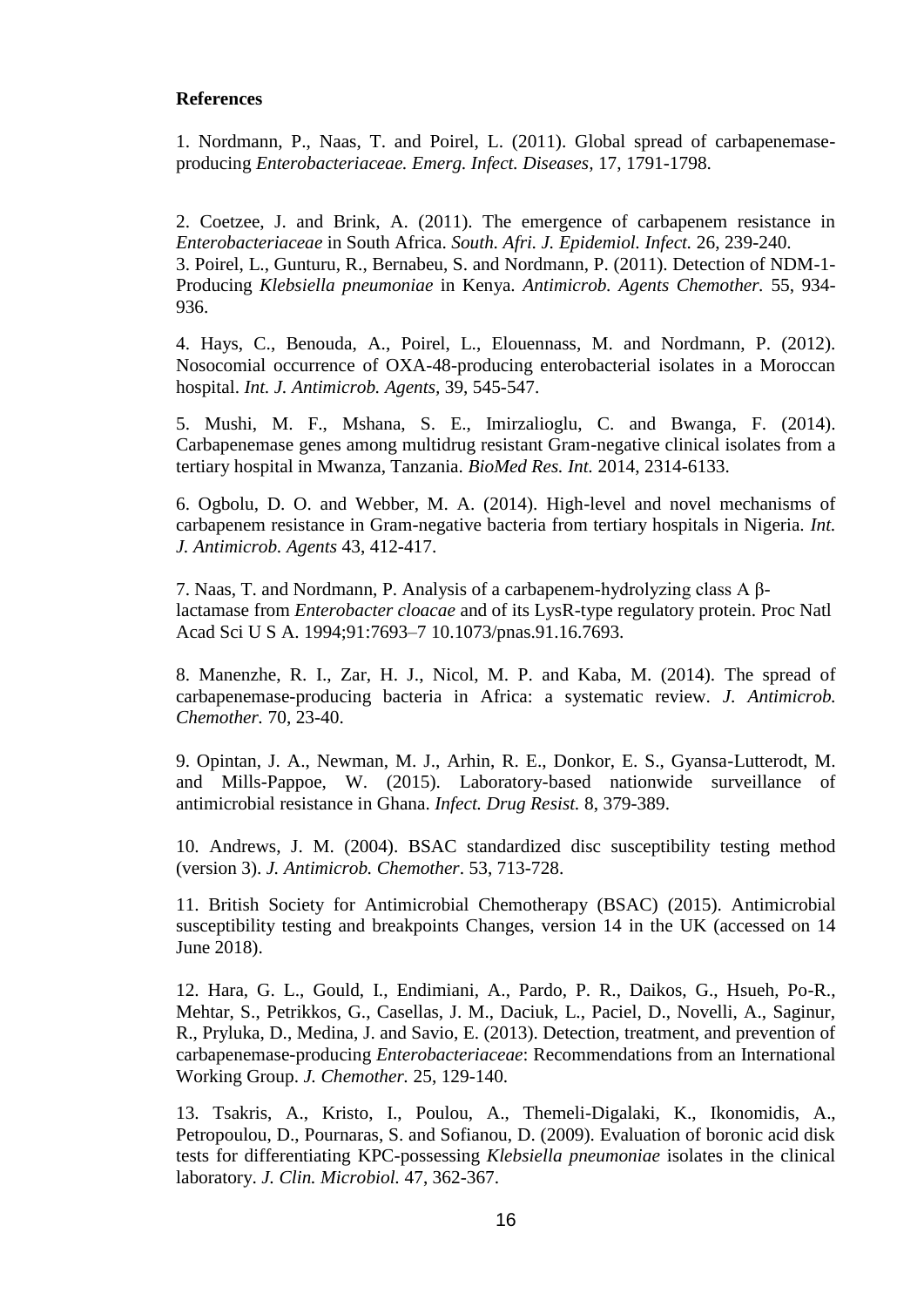14. Pasteran, F., Mendez, T., Rapoport, M., Guerriero, L. and Corso, A. (2010). Controlling false-positive results obtained with the Hodge and Masuda assays for detection of class A carbapenemase in species of *Enterobacteriaceae* by incorporating boronic acid. *J. Clin. Microbiol.,* 48, 1323-1332.

15. Dai, X. D., Xiang, S. H., Li, J., Gao, Q. and Yang, K. (2012). Development of a colorimetric assay for rapid quantitative measurement of clavulanic acid in microbial samples. *Sci. China Life Sci.* 55, 158-163.

16. Anderson, K. F., Lonsway, D. R., Rasheed, J. K., Biddle, J., Jensen, B., McDougal, L. K., Carey, R. B., Thompson, A., Stocker, S., Limbago, B. and Patel, J. B. (2007). Evaluation of methods to identify the *Klebsiella pneumoniae* carbapenemase in *Enterobacteriaceae*. *Clin. Microbiol. Infect.* 45, 2723-2725.16.

17. Doi, Y., Potoski, B. A., Adams-Haduch, J. M., Sidjabat, H. E., Pasculle, A. W. and Paterson, D. L. (2008). Simple disk-based method for detection of Klebsiella pneumoniae carbapenemase-type beta-lactamase by use of a boronic acid compound. *J. Clin. Microbiol*. 46 (12), 4083-4086.

18. Poirel, L., Walsh, T. R., Cuvillier, V. and Nordmann, P. (2011). Multiplex PCR for detection of acquired carbapenemase genes. *Diagn. Microbiol. Infect. Dis.* 70, 119-123).

19. Schlesinger, J., Navon-Venezia, S., Chmelnitsky, I., Hammer-Münz, O., Leavitt, A., Gold, H. S. Schwaber, M. J. and Carmeli, Y. (2005) Extended-Spectrum Beta-Lactamases among *Enterobacter* isolates obtained in Tel Aviv, Israel. *Antimicrob. Agents Chemother.* 49, 1150-1156.

20. Pasteran, F., Mendez, T., Rapoport, M., Guerriero, L. and Corso, A. (2010). Controlling false-positive results obtained with the Hodge and Masuda assays for detection of class A carbapenemase in species of Enterobacteriaceae by incorporating boronic acid*. J. Clin. Microbiol*. 48 (4), 1323-1332.

21. Ghana Essential Medicines List. (2010). Ghana National Drugs Programme (GNDP) Ministry of Health (MOH), Republic of Ghana. *Ghana Essential Medicines List,* 6th edition. Available from: http://apps.who.int/medicinedocs/documents/s18014en/s18014en.pdf [Accessed March 3, 2015].

22. Doyle, D., Peirano, G., Lascols, C., Lloyd, T., Church, D. L. and Pitout, J. D. (2012). Laboratory detection of *Enterobacteriaceae* that produce carbapenemases. *J. Clin. Microbiol.* 50, 3877-3880.

23. Galani, I., Rekatsina, P. D., Hatzaki, D., Plachouras, D., Souli, M. and Giamarellou, H. (2008). Evaluation of different laboratory tests for the detection of metallo-βlactamase production in *Enterobacteriaceae*. *J. Antimicrob. Chemother.* 61, 548-553.

24. Pasteran, F., Mendez, T., Guerriero, L., Rapoport, M. and Corso, A. (2009). Sensitive screening tests for suspected class A carbapenemase production in species of *Enterobacteriaceae*. *J. Clin. Microbiol.* 47, 1631-1639.

25. Aghamiri, S., Amirmozafari, N., Mehrabadi, J. F., Fouladtan, B. and Kafil, H. S. (2014). Antibiotic resistance pattern and evaluation of metallo-beta lactamase genes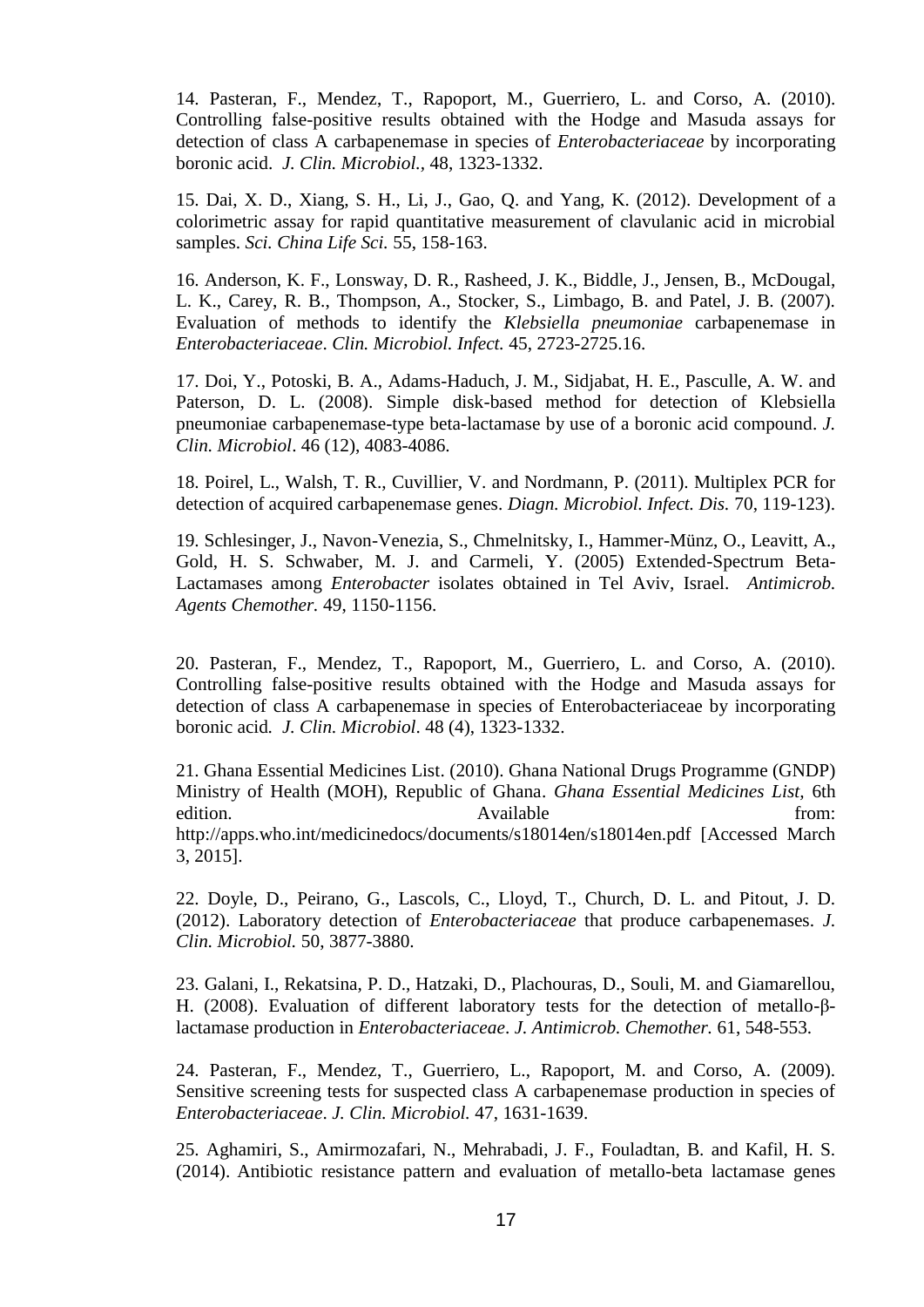including *bla*-IMP and *bla*-VIM types in *Pseudomonas aeruginosa* isolated from patients in Tehran hospitals. *ISRN Microbiol.* 941507.

26. Saranathan, R., Sudhakara, P., Karthika, R. U., Singh, S. K., Shashikala, P. Reba Kanungo, R. and Prashanth, K. (2014). Multiple drug resistant carbapenemases producing *Acinetobacter baumannii* isolates harbours multiple R-plasmids. *Indian J. Med. Res.* 140, 262-270.

27. Pitout, J. D. D., Nordmann, P. and Poirel, L. (2015). Carbapenemase-producing *Klebsiella pneumoniae*, a key pathogen set for global nosocomial dominance. *Antimicrob. Agents Chemother.* 59, 5873-5884.

28. Lee, Y., Kim, B. S., Chun, J., Yong, J. H., Lee, Y. S., Yoo, J. S., Yong, D., Hong, S. G., D'Souza, R., Thomson, K. S., Lee, K. and Chong, Y. (2014). Clonality and resistome analysis of KPC-producing *Klebsiella pneumoniae* strain isolated in Korea using whole genome sequencing. *BioMed Res. Int.* 2014, 2314-6133.

29. Carrër, A., Poirel, L., Mesut Yilmaz, M., Akan, Ö. A., Feriha, C., Cuzon, G., Matar, G., Honderlick, P. and Nordmann, P. (2010). Spread of OXA-48-encoding plasmid in Turkey and beyond. *Antimicrob. Agents Chemother.* 54, 1369-1373.

30. Cuzon, G., Naas, T., Bogaerts, P., Glupezynski, Y., Huang, T. D. and Nordmann, P. (2008). Plasmid-encoded carbapenem-hydrolyzing beta-lactamase OXA-48 in an imipenem-susceptible *Klebsiella pneumoniae* strain from Belgium. *Antimicrob. Agents Chemother.* 52, 3463-3464.

31. Cuzon, G., Ouanich, J., Gondret, R., Naas, T. and Nordmann, P. (2011). Outbreak of OXA-48-positive carbapenem-resistant *Klebsiella pneumoniae* isolates in France. *Antimicrob. Agents Chemother.* 55, 2420-2423.

32. Kalpoe, J. S., Al Naiemi, N., Poirel, L. and Nordmann, P. (2011). Detection of an Ambler class D OXA-48-type beta-lactamase in a *Klebsiella pneumoniae* strain in The Netherlands. *J. Med. Microbiol.* 60, 677-678.

33. van Duin and Doi, Y. (2017). The global epidemiology of carbapenemase-producing Enterobacteriaceae. *Virulence*, 8, 460-469.

34. Moquet, O., Bouchiat, C., Kinana, A., Seck, A., Arouna, O., Bercion, R., Breurec, S. and Garin, B. (2011). Class D OXA-48 carbapenemase in multidrug-resistant enterobacteria, Senegal. *Emerg. Infect. Diseases,* 17, 143-144.

35. Lutgring, J.D. and Limbago, B.M. (2016). The problem of carbapenemaseproducing-carbapenem-resistant-Enterobacteriaceae detection. *J Clin Microbiol* 54, 529–534.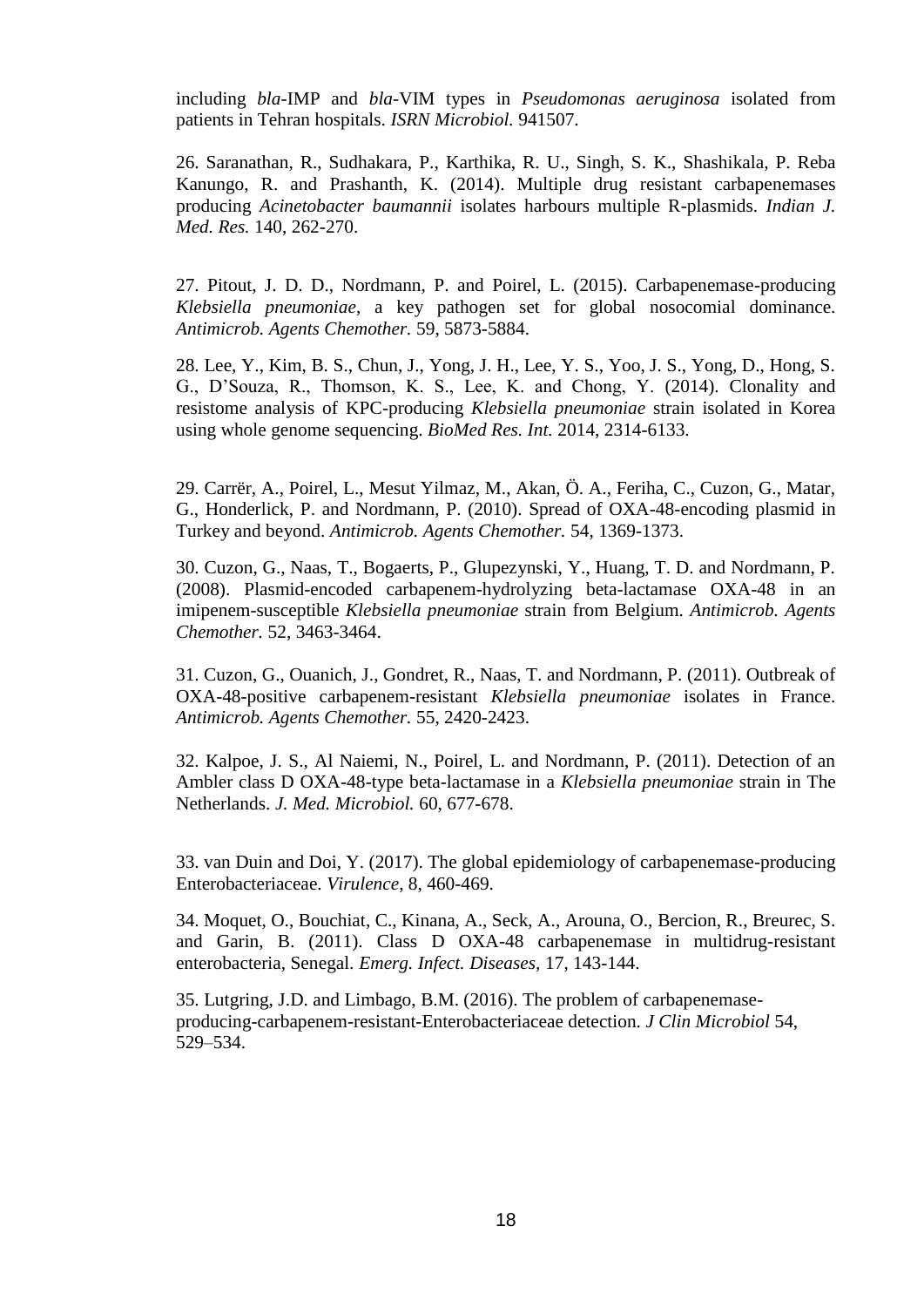

**Figure 1: Schematic representation of the investigations carried out on the study isolates**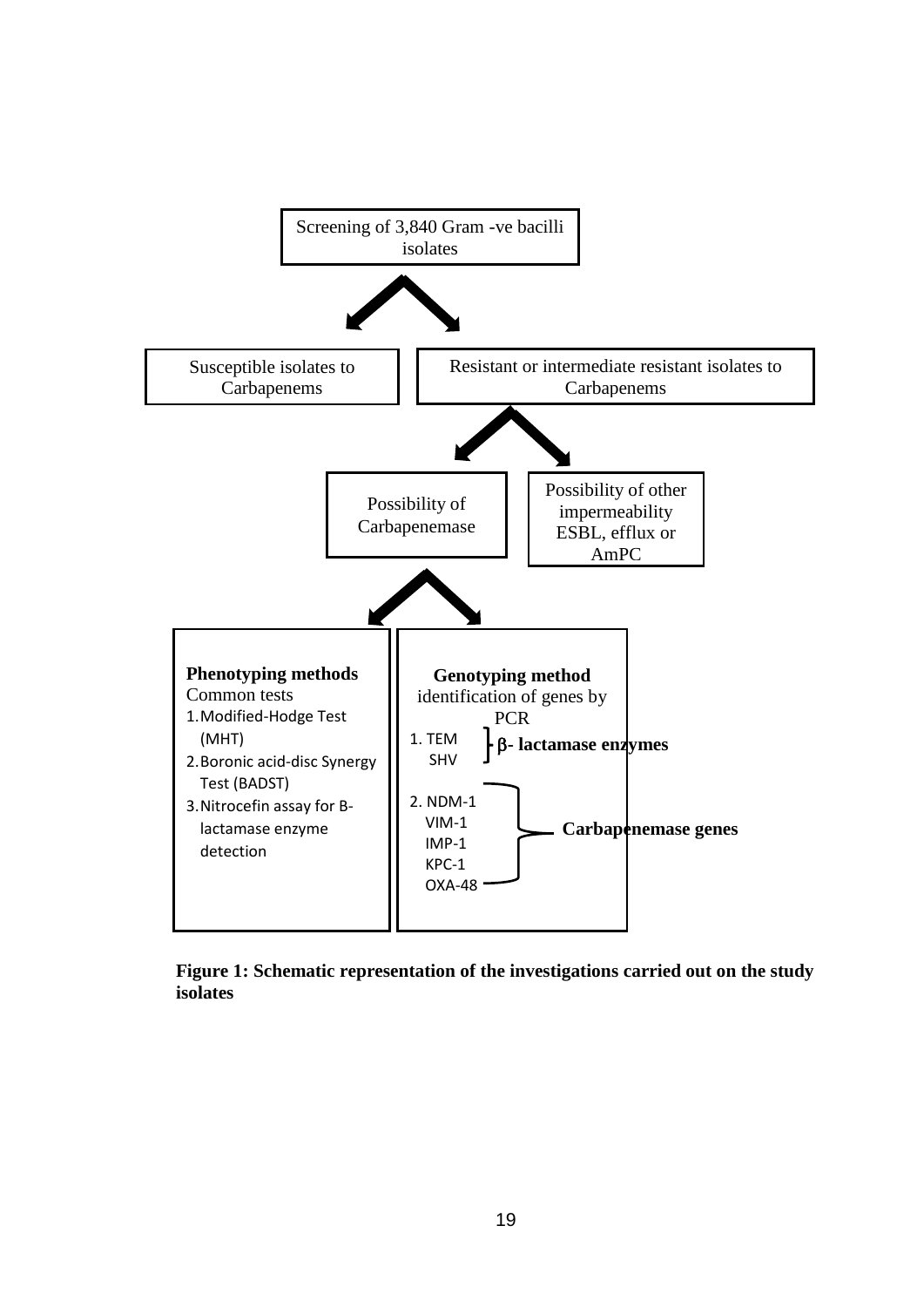

**Figure 2: Minimum inhibitory concentration (MIC) of carbapenem-resistant isolates**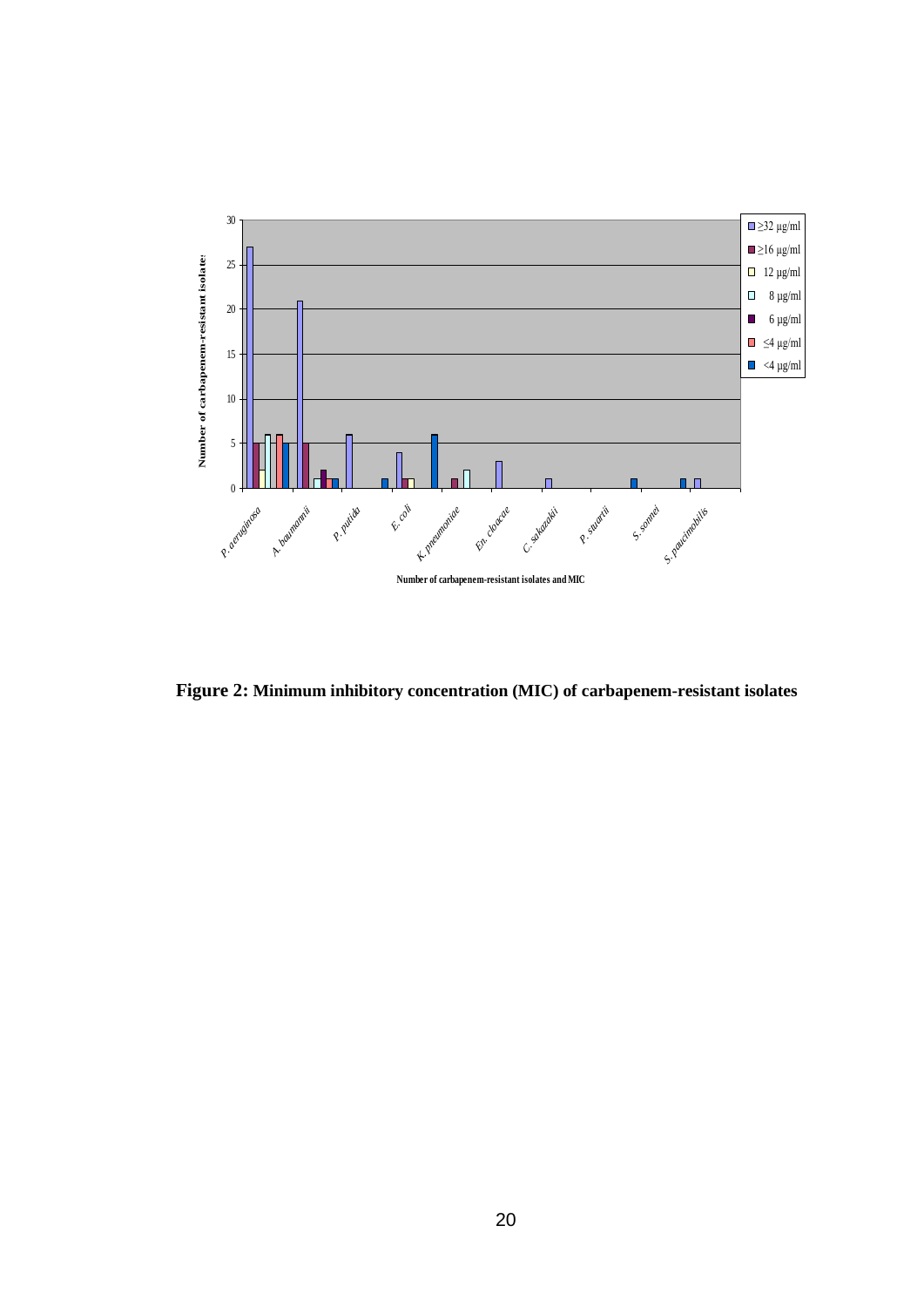

**Figure 3. Distribution of carbapenemases and beta-lactamase in the study isolates**

Note: NDM-1= New Delhi metallo-β-lactamase-1, VIM-1= Verona integron-encoded metallo-β-lactamase-1, OXA-48= oxacillinase-48, IMP-1= imipenem-resistant *Pseudomonas*-1, KPC-1= *Klebsiella pneumoniae* carbapenemase-1, Psa*= Pseudomonas aeruginosa,* Acs= *Acinetobacter* species**,** Ec= *Escherichia coli,* Psp*= Pseudomonas putida*, Klp*= Klebsiella pneumoniae*, Prs= *Providencia sturtii*, Shs= *Shigella sonnei*.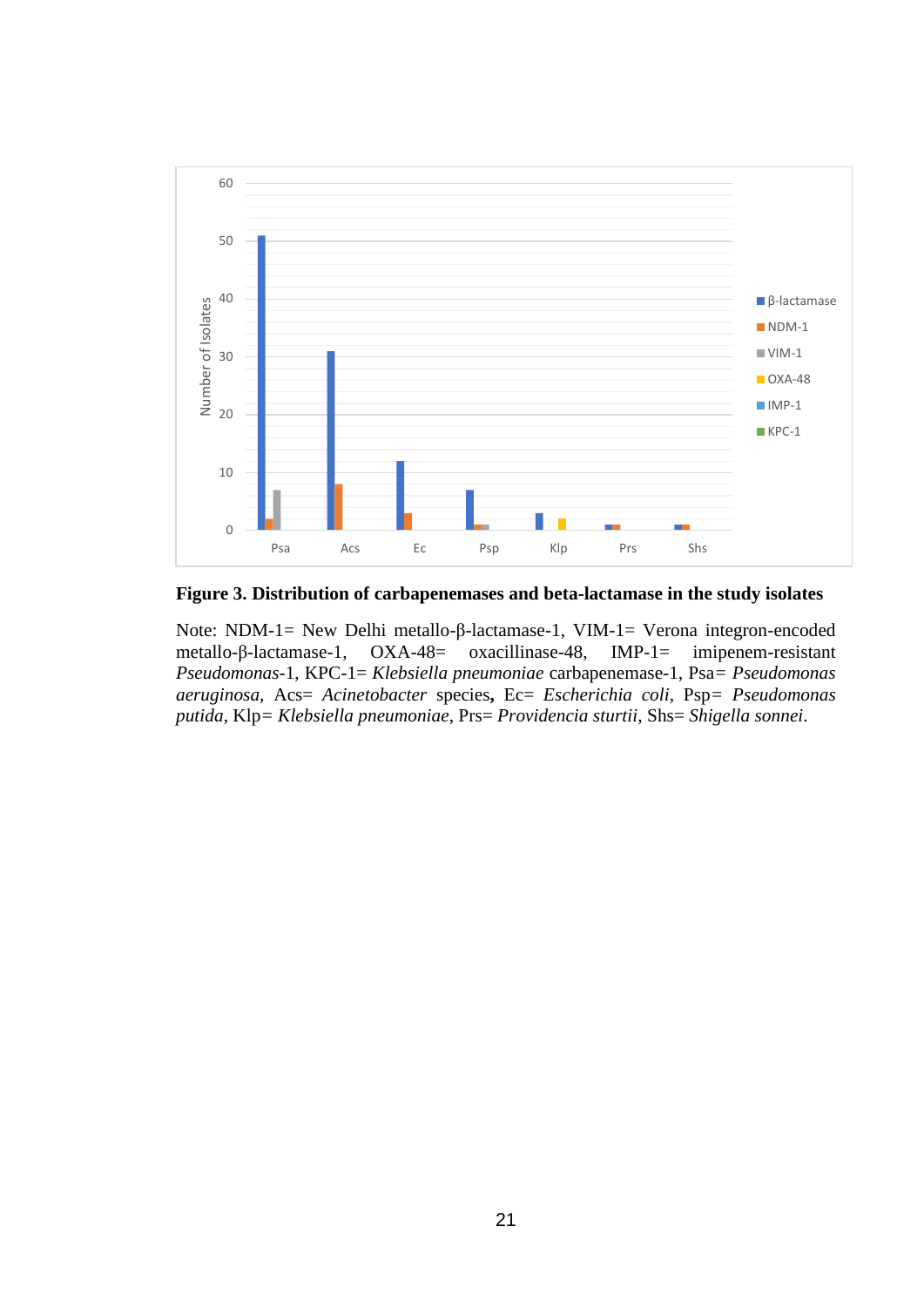| <b>Bacterial isolate</b> | Phenotypic test  |                          | Type of gene             |                          |                          |                          |                |         |
|--------------------------|------------------|--------------------------|--------------------------|--------------------------|--------------------------|--------------------------|----------------|---------|
| Organism                 | CR<br>total      | <b>MHT</b>               | <b>BADST</b>             | $KPC-1$                  | NDM-<br>$\mathbf{1}$     | $\overline{\text{VM-1}}$ | OXA-<br>48     | $IMP-1$ |
| P. aeruginosa            | 51               | $\overline{5}$           |                          | $\overline{a}$           | $\overline{2}$           | $\overline{7}$           |                |         |
| Acinetobacter spp        | $\overline{31}$  | $\overline{13}$          |                          | $\overline{a}$           | $\overline{9}$           |                          |                |         |
| E. coli                  | $\overline{12}$  | $\overline{\phantom{0}}$ | $\overline{a}$           | $\overline{a}$           | $\overline{3}$           | $\overline{a}$           |                |         |
| P. putida                | $\overline{7}$   | $\overline{a}$           | $\overline{a}$           | $\overline{\phantom{0}}$ | $\overline{\phantom{0}}$ | $\mathbf{1}$             | $\overline{a}$ |         |
| K. pneumoniae            | $\overline{3}$   | $\overline{3}$           |                          | $\overline{a}$           |                          |                          | $\overline{2}$ |         |
| En. cloacae              | $\overline{3}$   |                          | $\overline{3}$           | $\blacksquare$           |                          |                          |                |         |
| C. sakazakii             | $\overline{1}$   |                          | $\overline{\phantom{a}}$ |                          |                          |                          |                |         |
| P. stuartii              | $\overline{1}$   |                          |                          |                          | $\mathbf{1}$             |                          |                |         |
| S. sonnei                | $\overline{1}$   |                          |                          | $\equiv$                 | $\mathbf{1}$             |                          |                |         |
| S. paucimobilis          | $\mathbf{1}$     |                          |                          |                          |                          |                          |                |         |
| <b>Total</b>             | $\overline{111}$ | $\overline{21}$          | $\overline{3}$           |                          | 16                       | 8                        | $\overline{2}$ |         |

**Table 1: Distribution of presumptive carbapenemase producers in phenotypic and genotypic assays among carbapenem-resistant isolates**

Note: - = not found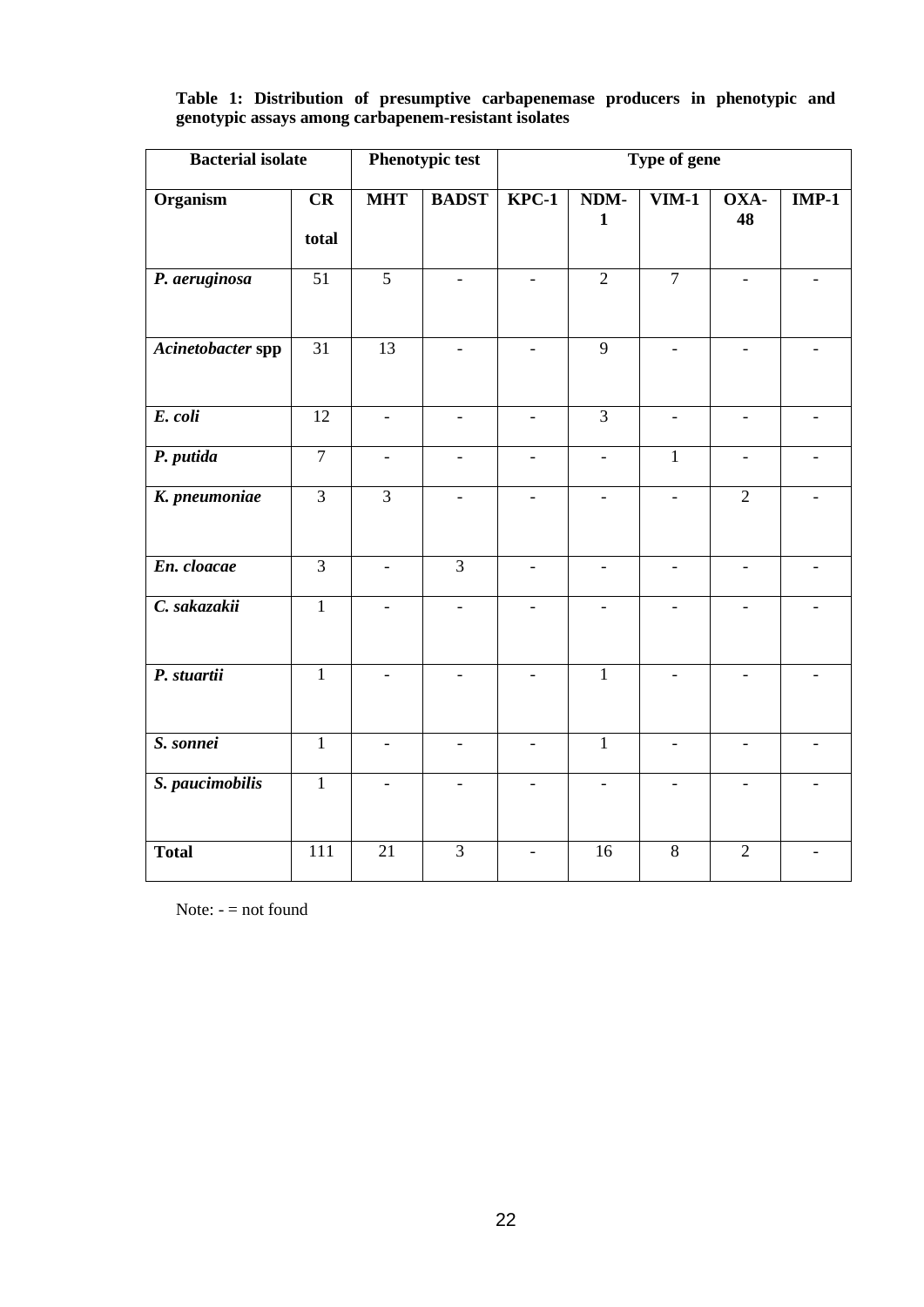| Carbapenem-resistant isolate $(n)^a$ | Frequency (%) by: |                  |                        |                  |                   |  |  |
|--------------------------------------|-------------------|------------------|------------------------|------------------|-------------------|--|--|
|                                      | $MHT$ (n=21)      |                  |                        | $B$ ADST (n=3)   | PCR amplification |  |  |
| Carbapenemase genes (26)             | SE                | SP               | $\overline{\text{SE}}$ | SP               | assay             |  |  |
| NDM-1 (16)                           | $6.3^{\circ}$     | 78.9             | $\boldsymbol{0}$       | $\boldsymbol{0}$ | 16(100)           |  |  |
| VIM-1 $(8)$                          | $\overline{0}$    | 79.6             | $\overline{0}$         | $\overline{0}$   | 8(100)            |  |  |
| $OXA-48(2)$                          | 100 <sup>d</sup>  | 82.6             | $\overline{0}$         | $\overline{0}$   | 2(100)            |  |  |
| IMP-1 $(0)$                          | $\boldsymbol{0}$  | $\boldsymbol{0}$ | $\boldsymbol{0}$       | $\boldsymbol{0}$ | 0(0)              |  |  |
| $KPC-1$ (0)                          | $\overline{0}$    | $\mathbf{0}$     | $\overline{0}$         | $\overline{0}$   | 0(0)              |  |  |

## **Table 2: Prevalence of carbapenemase resistance genes and the tested assays**

 $a^a$ Total number of CR isolates (111)

<sup>b</sup> None was detected by PCR assay

 $\textdegree$  Only one MHT positive (n=1) was detected by PCR assay

 $d$  All MHT positives (n=2) were detected by PCR assay

Note: MHT= modified Hodge test, BADST= boronic acid-disc synergy test, n= number, SE= sensitivity, SP= specificity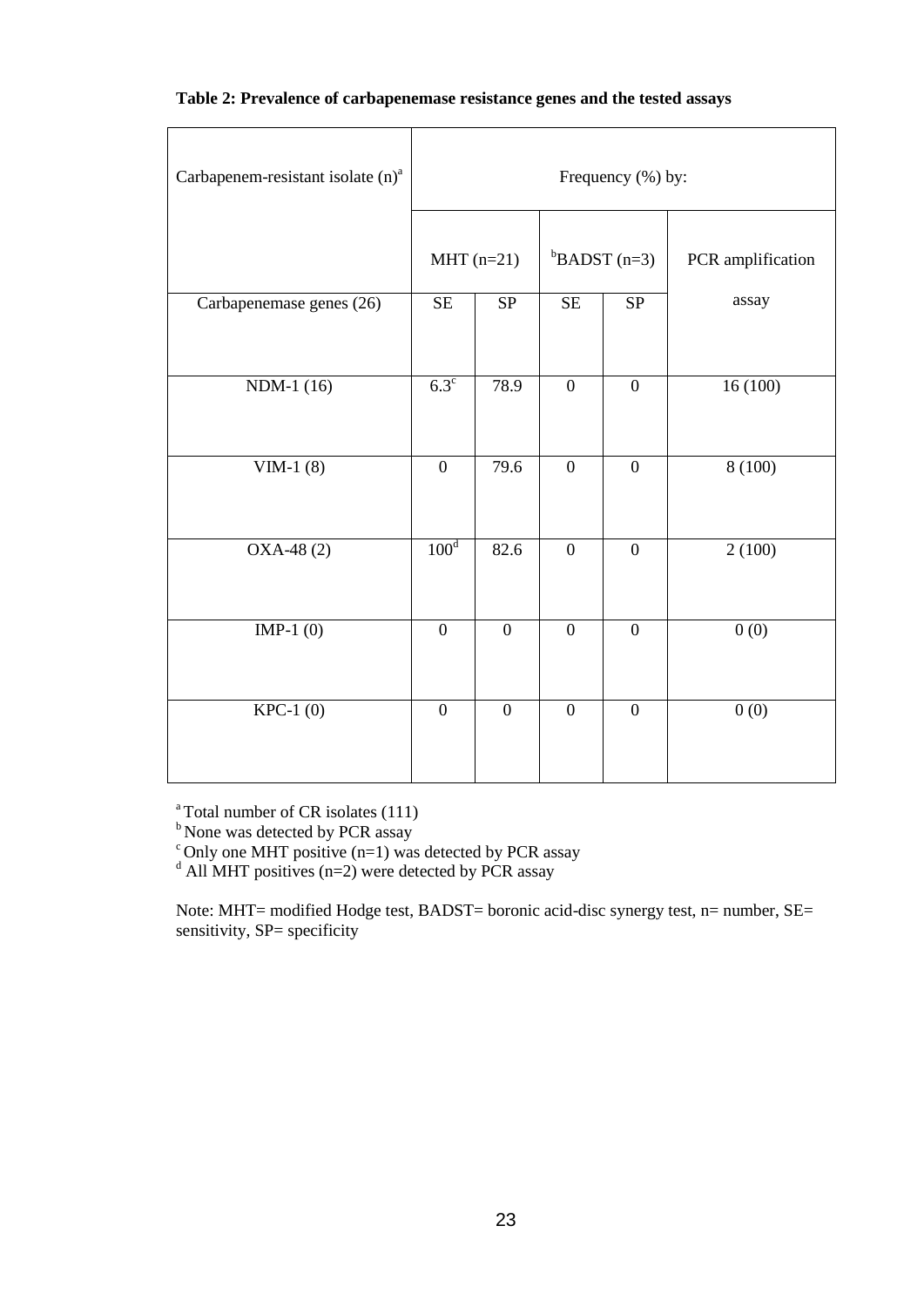|                  | Type of carbapenemase-positive genes |                             |                          |                          |             |                  |                              |                              |                          |                    |
|------------------|--------------------------------------|-----------------------------|--------------------------|--------------------------|-------------|------------------|------------------------------|------------------------------|--------------------------|--------------------|
| Hospital         | <b>P.</b><br>aeruginosa              | Acinetobacter<br><b>Spp</b> | E. coli                  | P. putida                | En. Cloacae | K.<br>pneumoniae | $\mathcal{C}$ .<br>Sakazakii | <b>P.</b><br><b>Stuartii</b> | S.<br>sonnei             | S.<br>paucimobilis |
| KBTH,<br>GA/R    | $2 NDM-1$<br>7 VIM-1                 | 9 NDM-1                     | 3 NDM-1                  | 1 VIM-1                  |             |                  |                              | 1 NDM-1                      | $\overline{\phantom{0}}$ |                    |
| $(23)^{a}$       |                                      |                             |                          |                          |             |                  |                              |                              |                          |                    |
| ENRH,<br>W/R(1)  | $\overline{\phantom{a}}$             | $\overline{\phantom{0}}$    | $\overline{\phantom{a}}$ | $\overline{\phantom{a}}$ |             | 1 OXA-48         |                              | $\overline{\phantom{0}}$     | $\overline{\phantom{0}}$ |                    |
| AGAMH,<br>A/R(1) | $\overline{\phantom{a}}$             | $\overline{\phantom{0}}$    | $\overline{\phantom{a}}$ | $\overline{\phantom{a}}$ |             | 1 OXA-48         |                              | $\overline{\phantom{0}}$     | $\overline{\phantom{0}}$ |                    |
| HRH,<br>V/R(1)   |                                      |                             |                          | $\overline{\phantom{0}}$ |             |                  |                              |                              | $1NDM-1$                 |                    |

# **Table 3: Distribution of carbapenemase-positive genes in the study hospitals**

 $\overline{()}^a$  Total number of carbapenemase-positive gene(s) obtained from each hospital

-= no carbapenemase-positive gene found; KBTH, GA/R= Korle Bu Teaching Hospital, Greater Accra Region; ENRH, W/R= Effia Nkwanta Regional Hospital, Western Region; AGAMH, A/R= AngloGold Ashanti Mines Hospital, Ashanti Region; HRH, V/R= Ho Regional Hospital, Volta Region.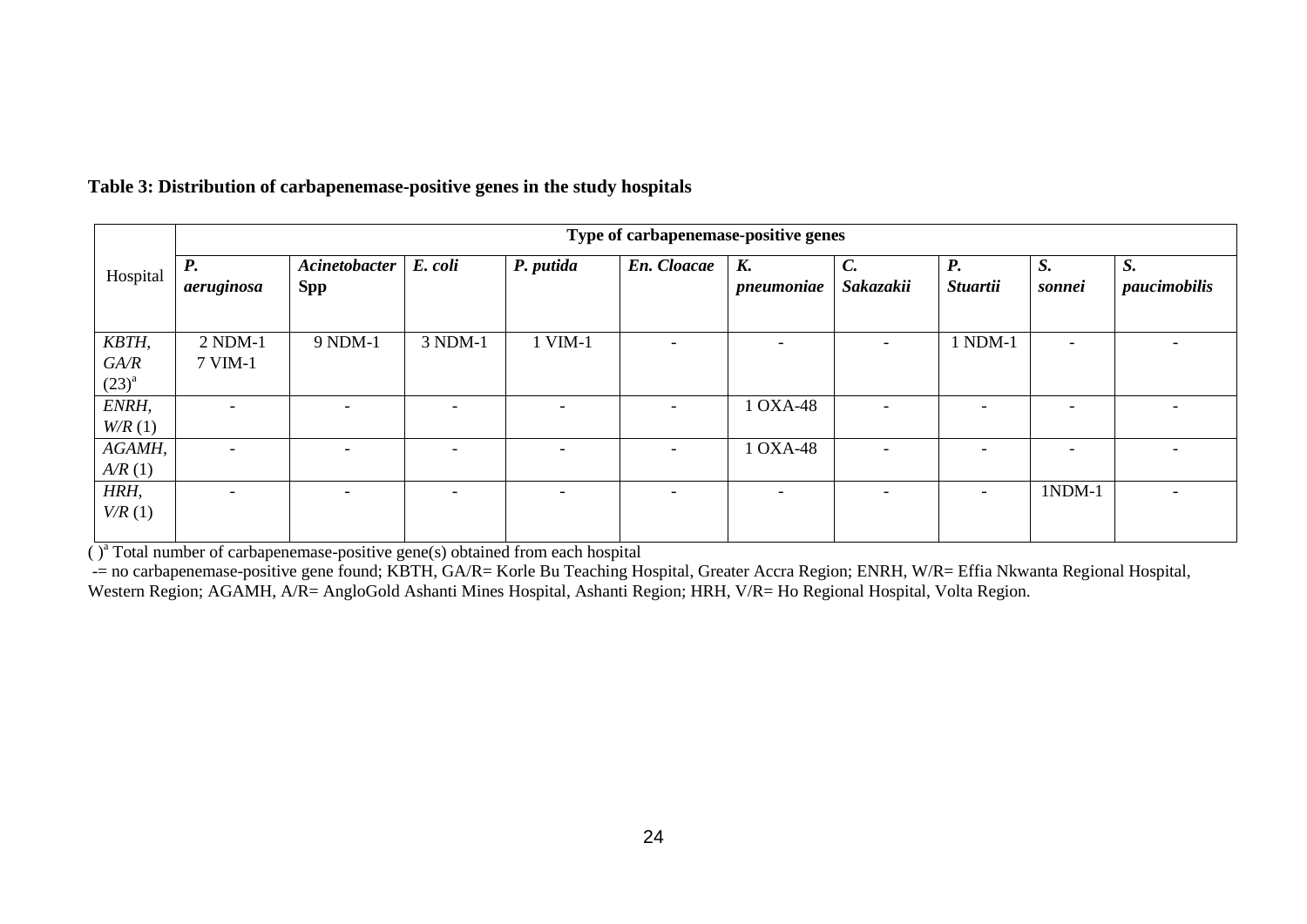| Gene          | mmov svno<br>Primer sequence $(5^3 \rightarrow 3^3)$                               | <b>Amplicon</b> | <b>PCR</b> cycling                                                                                                                                                                                                                | Reference                               |  |
|---------------|------------------------------------------------------------------------------------|-----------------|-----------------------------------------------------------------------------------------------------------------------------------------------------------------------------------------------------------------------------------|-----------------------------------------|--|
|               |                                                                                    | $size$ (bp)     | conditions                                                                                                                                                                                                                        |                                         |  |
| blaIMP        | Forward -<br>GGAATAGAGTGGCTTAAYTCTC<br>$Reverse -$<br><b>GGTTTAAYAAAAACAACCACC</b> | 232             | Initial denaturation at<br>95°C for 3 minutes,<br>followed by 40<br>cycles of<br>denaturation at 95°C<br>for 1 minute,                                                                                                            | Poirel et al. <sup>18</sup>             |  |
| blaVIM        | Forward -<br>GATGGTGTTTGGTCGCATA<br>Reverse -<br>CGAATGCGCAGCACCAG                 | 390             | annealing at 58°C for<br>30 seconds, and<br>elongation at 72°C<br>for 1 minute 30<br>seconds, followed by<br>a final elongation                                                                                                   | Poirel <i>et al.</i> <sup>18</sup>      |  |
| blaOXA-<br>48 | Forward -<br>GCGTGGTTAAGGATGAACAC<br>$Reverse -$<br>CATCAAGTTCAACCCAACCG           | 438             | step at 72°C for 10<br>minutes                                                                                                                                                                                                    | Poirel et al. <sup>18</sup>             |  |
| blaNDM        | Forward -<br>GGTTTGGCGATCTGGTTTTC<br>$Reverse -$<br>CGGAATGGCTCATCACGATC           | 621             |                                                                                                                                                                                                                                   | Poirel <i>et al.</i> <sup>18</sup>      |  |
| blaKPC        | Forward -<br>CGTCTAGTTCTGCTGTCTTG<br>$Reverse -$<br>CTTGTCATCCTTGTTAGGCG           | 798             |                                                                                                                                                                                                                                   | Poirel et al. <sup>18</sup>             |  |
| blaTEM        | Forward-TCAACATTTTGTCGTCG<br>$Reverse -$<br><b>CTGACAGTTACCAATGCTTA</b>            | 860             | Initial denaturation<br>15 minutes at $95^{\circ}$ C<br>and 35 cycles of 1<br>minute at $94^{\circ}$ C, 1                                                                                                                         | Schlesinger <i>et al.</i> <sup>19</sup> |  |
| blaSHV        | Forward -<br>TTTATCGGCCYTCACTCAAGG<br>Reverse-<br>GCTGCGGGCCGGATAACG               | 930             | minute at an<br>annealing<br>temperature of 47°C<br>and 50°C designed<br>for each primer set<br>for TEM and SHV<br>respectively, and 1<br>min at $55^{\circ}$ C,<br>followed by 10<br>minutes at 72°C for<br>the final extension. | Schlesinger et al. <sup>19</sup>        |  |

# **Supplementary Table 1: Primer sets for amplification of carbapenemase and extended spectrum β-lactamase genes**